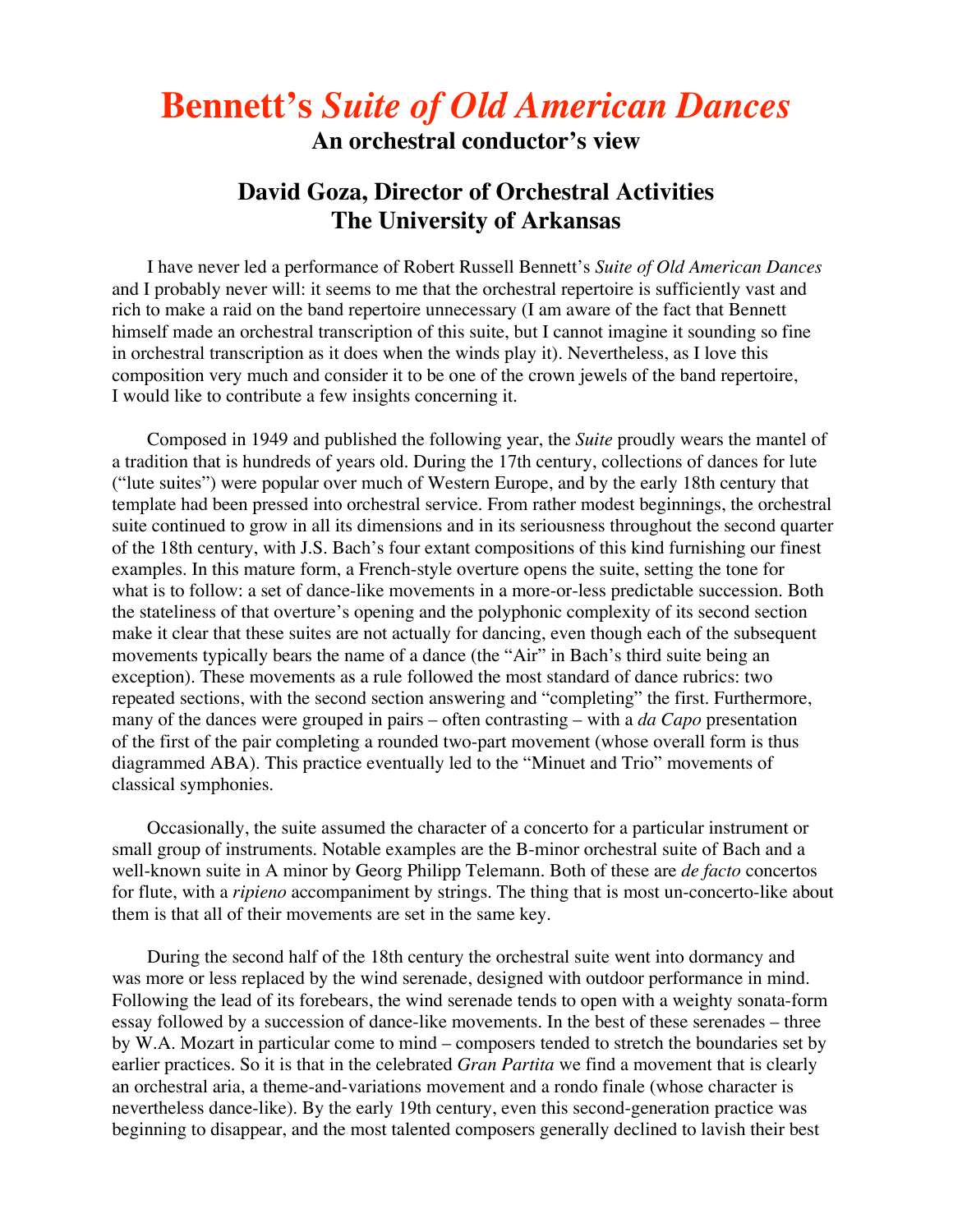efforts on compositions of this type, preferring to make their reputations with more serious works. Those first-rank composers who *did* write collections of orchestral dances (Brahms, Dvorák) did not organize them in "suites."

Edvard Grieg's 1884 *From Holberg's Time: Suite in Olden Style* is thus an anomalous revisiting of a practice long abandoned – and its title is quite revealing. And with a few other exceptions dating from the late 1800s and early 1900s, the "suite" generally came to be understood as a collection of the most popular sections drawn from a larger ballet, subject to casual re-arrangement or omission of movements in performance (the standard Suite from Tchaikovsky's *Nutcracker* ballet furnishes one very well-known example).

During the first two decades of the 20th century, orchestral suites composed *as such* tended overwhelmingly to look back to earlier models, even to the point of near-plagiarism. Thus we have the suite for small orchestra drawn from Stravinsky's *Pulcinella*, Ottorino Respighi's *Ancient Airs and Dances*, Zoltan Kodaly's *Galanta Dances*, Maurice Ravel's *Le tombeau de Couperin* (this last is more "original" than the others cited). Of these, only *Pulcinella* was designed for dancing – but only in the overarching ballet context not as a derived suite.

Bennett's *Suite* – the composition under scrutiny in this article – is likewise to be understood as music for listening not dancing (for unmistakable proof, see measures 158–66 of Movement 1!). As the Foreword to Edward Higgins' recently-published full score makes clear, the title of the 1950 publication was furnished by the editor not the composer (Bennett's title – *Electric Park* – suggests a descriptive work in several movements, after the manner of Debussy's *La Mer* and *Nocturnes* and Ravel's *Rhapsody Espagnole*). There are, however, compelling reasons for treating this work as if the title by which we know it were exactly what the composer intended in the first place. I believe these reasons will occasionally surface in the course of our examination.

The full score mentioned above (Hal Leonard, 1999) includes quite a bit of information about the work's genesis and the dances upon which its several movements are based. I will not revisit that information here: instead, I recommend that the student of this work purchase the score.

# **A Synopsis of the** *Suite of Old American Dances*

The *Suite* consists of five movements, whose respective tempo, form, character and key are as follows:

| 1. | Cake Walk               | Allegretto                   | Sonata allegro | lively and energetic | $Bb$ major  |
|----|-------------------------|------------------------------|----------------|----------------------|-------------|
|    | Schottische             | Moderato                     | ABA            | somewhat sultry      | G Dorian    |
| 3. | Western One-Step        | Allegro ma non troppo        | Rondo          | fast and vigorous    | C minor     |
| 4. | <b>Wallflower Waltz</b> | Tempo di "Missouri Waltz" AB |                | valse triste         | F major     |
|    | Rag                     | Gaily, in easy two           | Rondo          | energetic finale     | $B_b$ major |

It is obvious that the key scheme for this suite is highly coherent – very much like what one would expect in a closely reasoned multi-movement symphonic argument. Likewise, the alternation of tempos (roughly, fast–slow–fast–slow–fast) calls to mind some of the later 18thcentury wind serenades. The first movement's formal complexity compared to the remaining movements harks back to the organizational template in use during the first half of the 18th century, when a French-style overture clearly functioned as the work's center of gravity.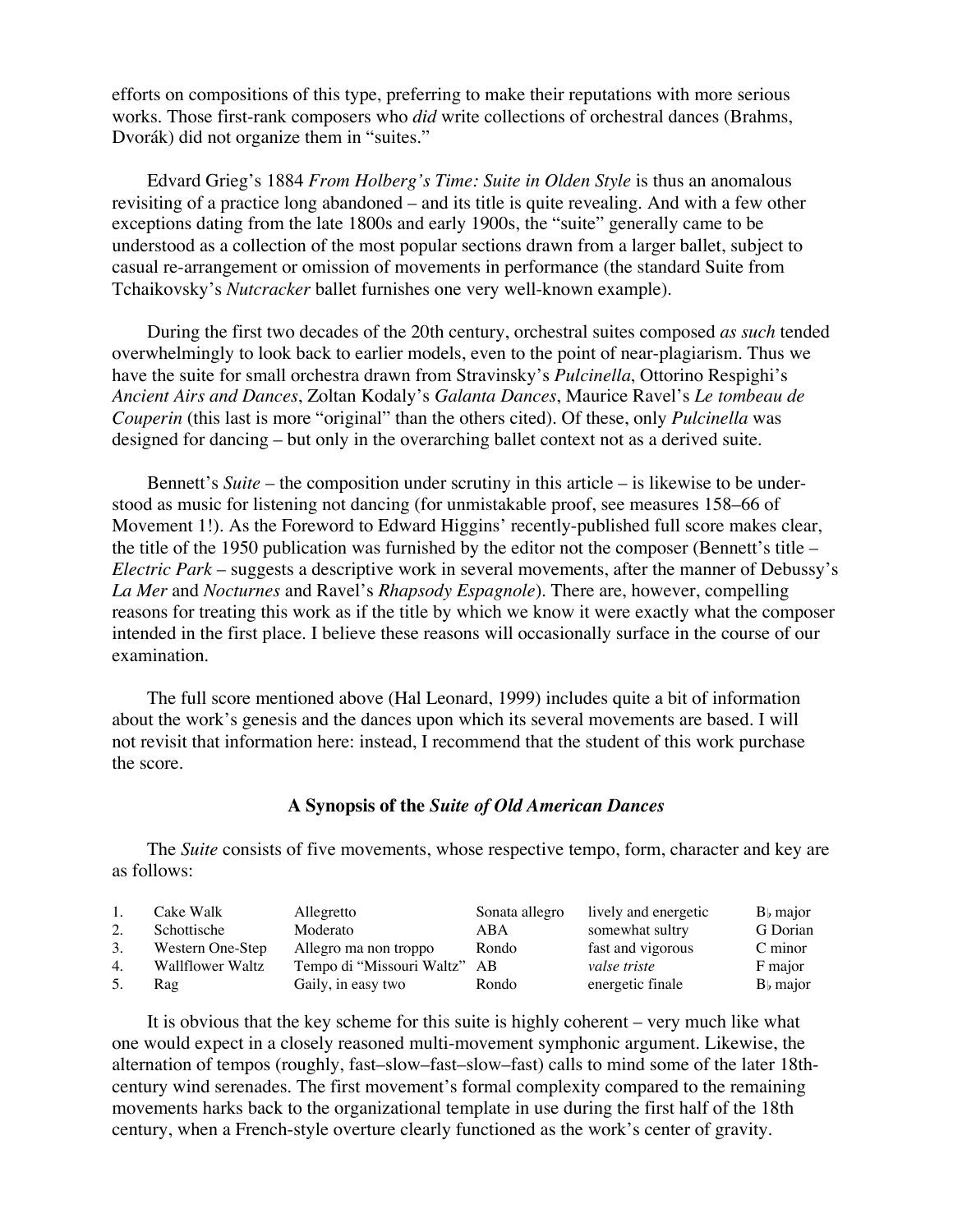# **Movement 1: Cake Walk**

# **Introduction (mm. 1–21)**

The Cake Walk – and with it, the entire *Suite* – begins with a syncopated fanfare based on the B<sub>b</sub> pentatonic scale. From its opening F, its goal is the F one octave higher: having achieved it, the participating instruments sustain it long enough to convince the listener that the first movement begins with a dominant prolongation.

As the sustaining instruments die away, much of the rest of the band joins in with a syncopated linear progression, pan-diatonic in content and treatment, that – through a brief *stretto* in measures 9–11 (which results in a hemiola: 3/4 time imposed on the prevailing 2/4) – allows the lower-voiced instruments to land on an  $E/B_b$  pedal just before the downbeat of measure 12. But certain higher-voiced instruments (horns, trumpets, some of the woodwinds) cadence out onto an A major triad at precisely the same movement, and their contribution is reinforced by a more assertive and self-assured line in the upper woodwinds, cornets and trombones expressing the A pentatonic collection. As we will see, this tritone polarity – especially in its  $A/E$  spelling – will exercise an important local shaping influence in the *Suite*. (It also constitutes a promise, to be fulfilled near the end of the final movement.)

An irregular and misspelled French augmented sixth chord on the last half-beat of measure 15 turns the music suddenly toward  $D<sub>b</sub>$  major, but this arrival proves to be nothing more than the first of a string (*progression* would be too strong a word) of major-quality triads  $(D_1, E_2, G_1, A_2)$  on their pentatonic-stepwise way to  $B_1$ , the home key's tonic chord at last achieved at measure 18. Even here, the Introduction is not yet finished. For the next four measures we hear a repeated succession of falling whole-tone-related triads  $(B_1, A_1, G_1, F_1$ the latter enharmonically respelled as E) which suggests to me that a Roman numeral analysis of this *Suite* would be largely unproductive. That is to say, this music is about as nearly in  $B$  major as Hindemith's *Symphony in B flat* – hence the omission of a key signature (this applies to all of the movements).

I recommend that this 21-measure introduction be phrased as follows:

| $1 - 4$   | Fanfare                                                     |
|-----------|-------------------------------------------------------------|
| 5–11      | Continuation with <i>stretto</i> $(2 + 2 + 3)$              |
| $12 - 15$ | Strong assertion of tritone polarity                        |
| $16 - 17$ | Beginning of a consequent to the "tritone polarity" section |
| $18 - 22$ | Completion of Introduction, beginning with a phrase elision |

Close adherence to the printed dynamics will produce a marvelous effect rarely heard in performance (only the opening fanfare is loud).

This seems to me as good a place as any to say something about the proper way to play the syncopated figure that opens the work and reappears hundreds of times thereafter. One must always keep in mind that a system of symbolic notation in music is a kind of shorthand for something that was widely recognized and understood in the *milieu* in which that system was used. Almost any of the rhythmic patterns that composers write can be distorted to the point of grotesquery without actually violating what that written pattern *might possibly represent*. It is thus of paramount importance to understand how Robert Russell Bennett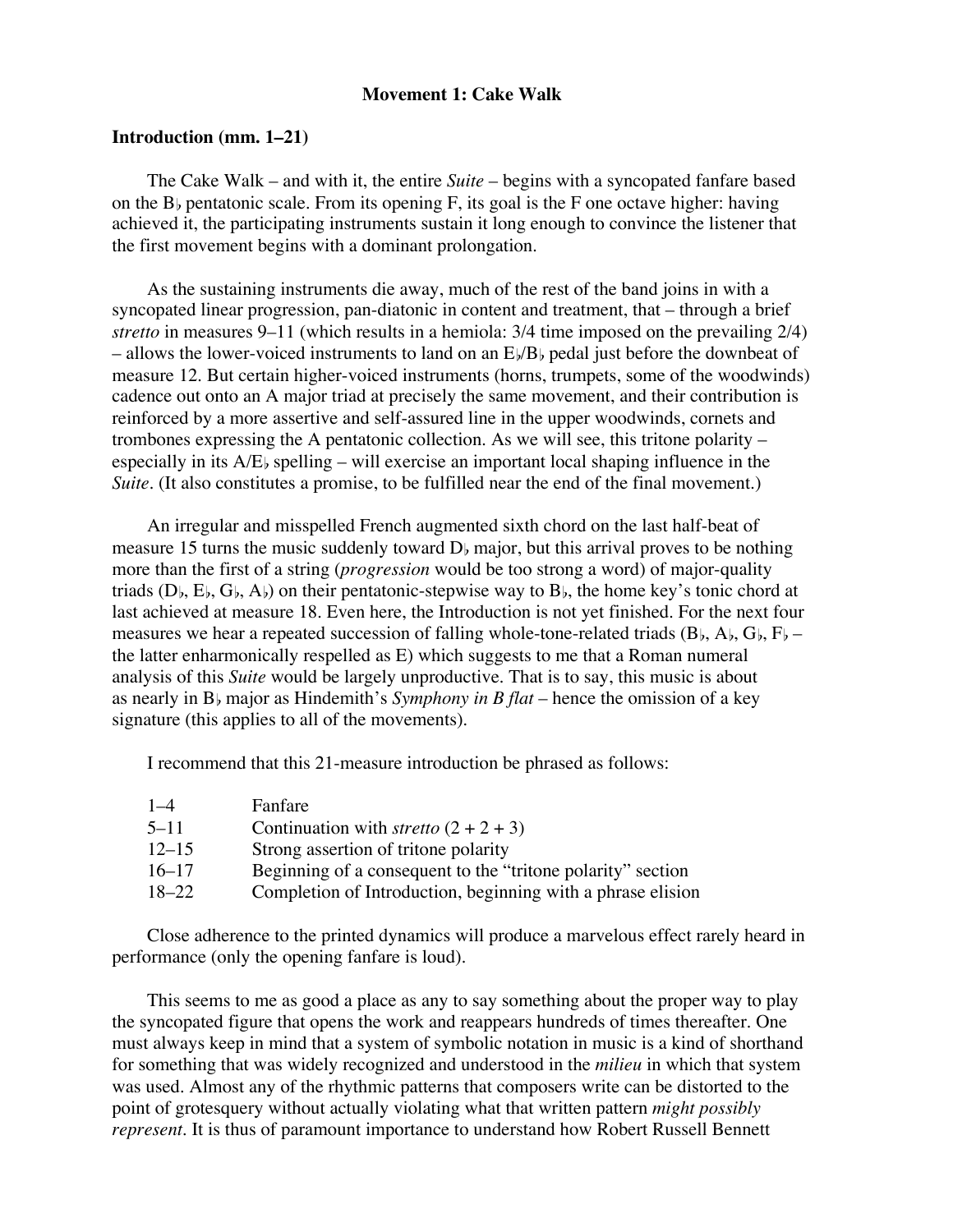would probably have "heard" this music "in his own head." This can best be ascertained by singing the lines: he certainly would not have heard something like what an unassisted computer would make of this pattern. Surely he meant for the first note to be absolutely fulllength, the second one to be quite short, and the third to be full-length, the fourth and fifth to be quite short, and so on. Try singing it, and see if it isn't so. Try it any other way, and see if the result isn't utterly crude and tasteless.

#### **First Theme area (mm. 22–68)**

The form of Theme I is  $a a<sup>1</sup> b a<sup>2</sup>$ . That portion identified as  $a$  spans measures 22–29; *a1* , measures 30–37; *b*, measures 38–57 (the last four measures being a reiteration of the final four bars of the introduction); and  $a^2$ , 58–68 (the apparent restatement of *a* begun in m. 58 is broken off at a phrase elision at m. 61; the remainder of the section is a transition to Theme II).

The pentatonicism established by the opening fanfare proves to be integral to the *a* portion of Theme I. Its first statement (22–29) begins exactly like the opening fanfare, and its continuation takes it all the way to the tonic pitch expressed in the lower octave and gotten to by means of an octave drop (m. 26). At the point where the tonic pitch is achieved, the final four measures of the Introduction are re-sounded to complete the phrase. The second statement  $(a<sup>1</sup>$ , mm. 30–37) gives us a re-ordering of the same collection, with a diatonic note (the A in m. 33) thrown in for good measure; this time the drop to low tonic is not so extreme. The final four measures of the introduction begin again at measure 34, but this time the bass descent continues. The harmonies in  $36-37$  can be understood as related to  $B<sub>b</sub>$  major, but one must invoke some rather remote secondary functions in order to read them that way (e.g. a  $\mu$ II<sup>6</sup><sub>4</sub>/IV on the downbeat of 37). As I indicated earlier (and as the preceding example illustrates), a Roman numeral analysis will at times seem alien to the character of the *Suite*, and will thus be mostly omitted.

The *b* portion of the theme begins at the subdominant level: its antecedent phrase (38–45) consists, oddly enough, of an obstinate reiteration of the head motive of the medieval *Dies Irae* in dance-like syncopation! (Whether Bennett had some extra-musical reference in view, I am unable to say.) This is sounded against equally obstinate hammerings of the  $E<sub>b</sub>$ major triad in the cornets; in its second four bars their harmony moves upward to F minor, while the "melody" continues as though nothing had happened (there is a slight rhythmic adjustment). The consequent begins in G minor (the submediant of  $B_{\beta}$ ), and moves to C minor (approximately) – or ii – at measure 50. (I say "approximately" because of the vigorous modal dispute between C major and C minor, expressed in the E $\frac{1}{5}$  and E<sub>bs</sub> of several instruments.) The tonic of  $B<sub>b</sub>$  major returns at measure 54, and once again we hear the final four bars of the introduction, setting up the return of *a*. It should not go unnoticed that the harmonic argument of much of the *b* portion of Theme I is predicated on a stepwise bass (not always expressed in a bass voice!): that is, from  $E_{\rm b}$  in 38 to F in 42 to G in 46. This last finally yields – *via* circle-of-fifths – to C (from which the music then moves stepwise back to  $B<sub>b</sub>$ ).

The return of *a* at measure 58 – now at the *mezzo forte* level (when was the last time you heard a difference in performance?) – begins in the antecedent version as at 22 ff. But the trombones quickly opt for what appears at first blush to be an entirely new project at the downbeat of 61 (it is actually a rhythmically augmented and intervallically compressed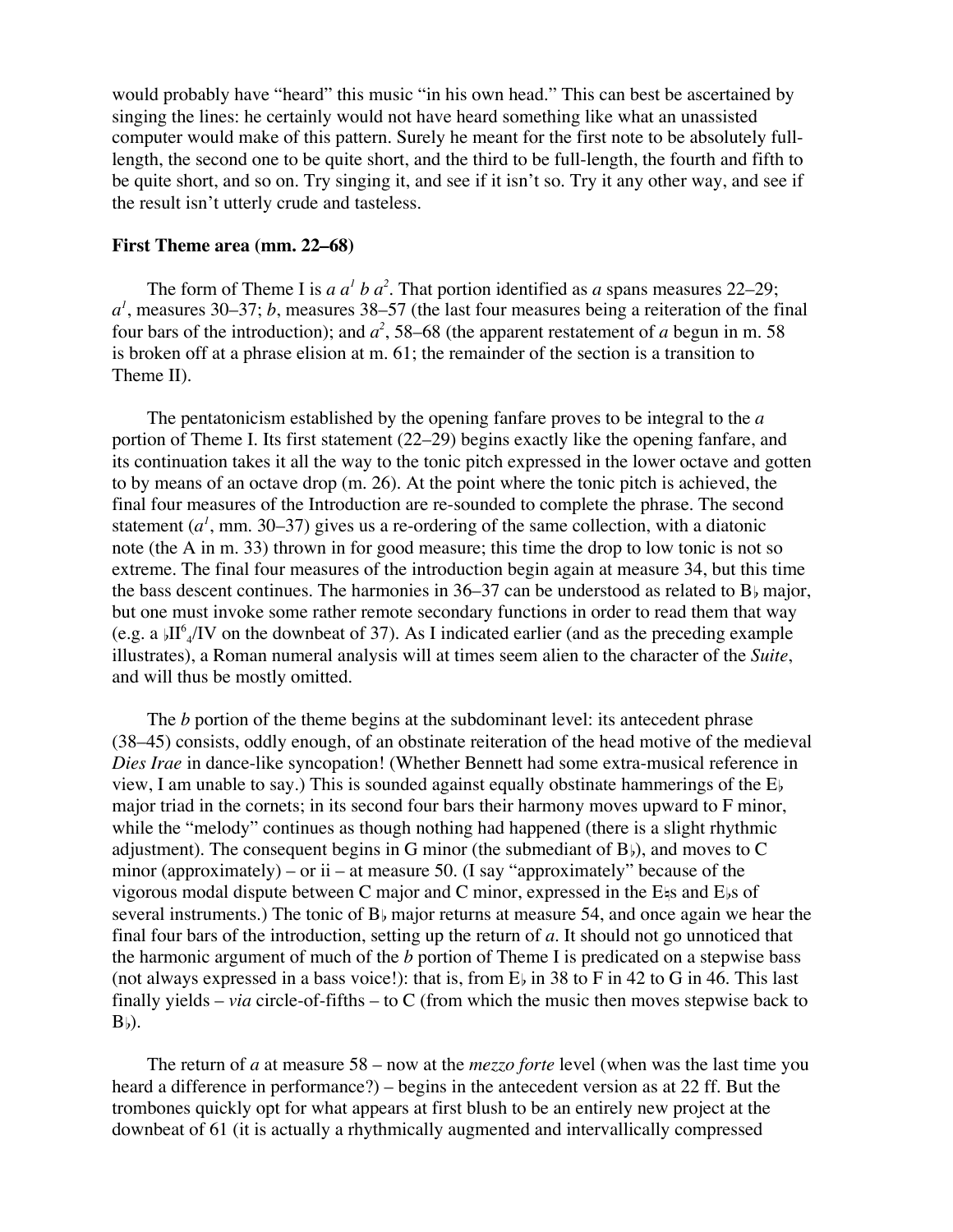transformation of the upper woodwind/cornet/trumpet line at 45 ff.) – it is this bold move that sets the transition in motion. The goal of the transition is the D in 67 f. that constitutes the dominant of G (it serves the same function for the new key as the held F in mm. 3 f. did for  $B_{\rm b}$ ). The harmonies in these measures are therefore related at least remotely both to  $B_{\rm b}$  major and G major; again, far-flung secondary functions would have to be invoked to explain all of them. It does seem to me worthy of mention, however, that the reiterated  $E_{\rm k}$ Mm seventh chords ( $V^7$ /VII in B<sub>b</sub>) actually constitute – and are ultimately treated as – misspelled German augmented sixth chords in G! It's a rather bumpy ride, but it'll get you there.

The phrasing of the Theme I area is mostly regular. Eight-measure phrases prevail until measure 54, when the last part of the introduction returns as a four-bar interjection. We expect the same regularity from 58 onward, but a phrase elision at 61 defeats that expectation. From this point, a case may be made for two four-bar phrases from 61 through 68; the two-bar *stretto* at 65 f. and the sudden change of character at 67, however, cast some doubt on this interpretation.

Scrupulous observation of dynamic markings throughout the Theme I area will yield a very colorful and quite memorable presentation. Note that *forte* is achieved in only two places. In performance, it will also be necessary to make sure that groups of continuous sixteenth notes – which appear in two places in Theme  $Ib$  – are played cleanly, with close attention given to every pitch along the way.

# **Second Theme area (mm. 69–139)**

The tonal relationship between  $B<sub>b</sub>$  major and G major is not an obvious one: the one feature that allows them even to speak to each other is the single pitch shared by their respective tonic chords. That pitch is, of course, the last thing we heard in the transition. The arrival of G major at 69 is almost unbelievably fresh and bright sounding, and the thematic material itself is maximally contrasting.

Theme II is in two parts, hereinafter known as IIA and IIB. IIA spans measures 69–90, and IIB, 98–139. The measures I omitted (91–97) constitute a brief isorhythmic transition to IIB, and measures 130–39, which I included in IIB, are actually a closing and a bridge to the development section.

The form of Theme IIA is  $a a<sup>1</sup> b$ . The first of these subsections begins with a planing of root-position diatonic triads in G major; this procedure will be encountered again in the *Suite*. A brief response lands on an inverted tonic ninth chord used as "minor v" in m. 72 – this chord lends a momentary Mixolydian hue to Theme II. The follow-up to this promising beginning is a lovely legato fall in thirds against a two-pitch isorhythm (a sort of "measured trill") derived from Theme I. A reiteration  $(a<sup>1</sup>)$  begins at measure 77, but this time the response takes us to an inverted  $E_b$  eleventh chord (m. 80) used as "minor v" of  $B_b$  ( $B_b$  is the mediant chord borrowed from G minor). This time the treble response (81–84) is quite a bit more sophisticated and yields, in its final measure, a clearly functional  $\text{vii}^{\circ 7}/\text{V}$  in G (m. 84). This inaugurates a great sweep of planed parallel diatonic seventh chords (part *b* of IIA) that amount to a prolongation of V/IV. This leads – logically enough – to a prolongation of V/V, presented as a four-note isorhythm in Theme I rhythm (91 ff.), further complicated by an additional three-note isorhythm in solo trumpet beginning at measure 95. This isorhythmic passage serves as a transition to the second large part of Theme II, which begins with a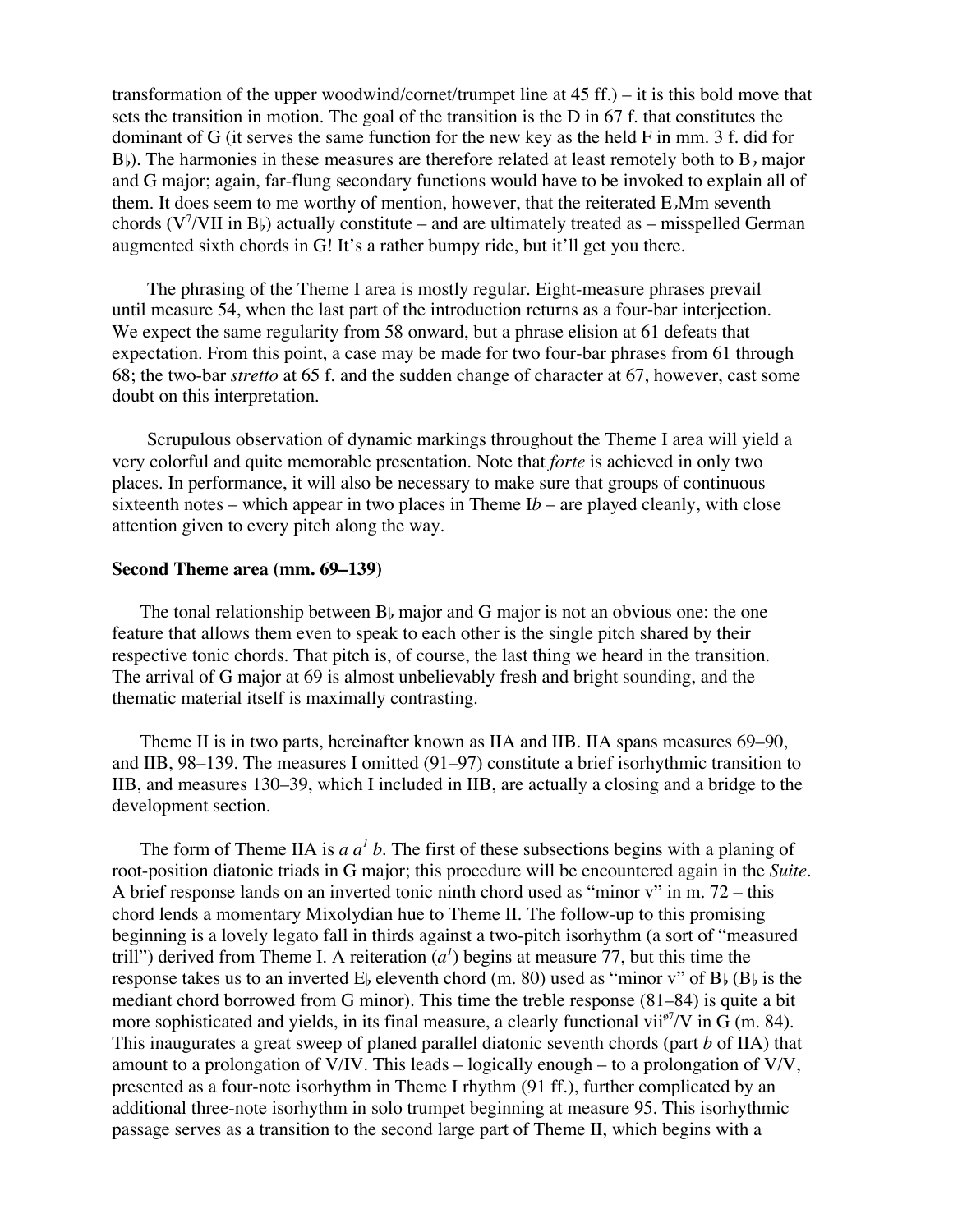deceptive cadence on  $E<sub>b</sub>$  major at bar 98. Note that the motion to this cadence is from a prolongation of A (V/V in G major) directly to  $E_b$  – a notable linear expression of the A/E<sub>b</sub> tritone dichotomy first heard in the introduction.

Theme IIB is unquestionably the finest melody in Movement 1. It is a gorgeous, richly harmonized line in  $E<sub>b</sub>$  major (the flat submediant key of  $G$  – note that once again a common tone is important, as in moving from  $B<sub>b</sub>$  to G). Much of the harmonic richness of this theme is attributable to the imaginative use of chromatic enhancements that inflect the modality now this way, now that. The use of high tertians – ninth and eleventh chords – also contributes to the voluptuousness of this passage. Meanwhile, the upper woodwinds skip along in Theme I rhythm, but in much more conjunct, arch-like figures than before. A remarkable pair of musical "sighs" at measures  $110-13$  moves the music momentarily to  $G<sub>b</sub>$ major (III/e<sub>b</sub>) at measure 114 – the beginning of an eight-measure interlude. The way out of this harmonic "purple patch" soon appears, as we return to E<sub>*via*</sub> a PAC at 118.

A second statement of IIB commences at 122, but in its eighth measure we suddenly get a V/G, which returns the theme to its proper home key – with Mixolydian inflections – at measure 130. This is the beginning of a brief closing section. The music suddenly becomes deadly serious – even when deflected back to G Ionian (m. 134). The continuous 16th-note figure from 132 is now sequenced abruptly downward (mm. 136–39) in earnest unison; a hemiola in 138 ff., mired in  $D<sub>b</sub>$ , sets up the development section in that key – a tritone removed from the primary key of Theme II.

Now, a few words about performing Theme II. It is very important to honor the printed dynamics throughout this lengthy section. In the first part of the theme, we are called upon *by the composer* to maintain *piano* all the way through measure 84. Only by doing so can the great sweep of measures 85 ff. stand out in their proper relief. We are not allowed a *forte* until the isorhythmic transition that begins at 91. In IIB (98 ff.), *piano* is once again required of us. The singing quality that we wish to hear from those instruments that carry this beautifully harmonized line must not trump the dynamic that the composer has indicated. Note that the crescendo in 114 f. does not rise to anything like the clamorous, exuberant *forte* heard so often in performance: it's only a little thing, and the prevailing dynamic is still *piano* (Bennett has his reasons, and as we approach the end of the movement those reasons will become clear). Moreover, the dynamic nuance in  $118-21$  is a modest one. Even at the general *poco crescendo* (mm. 126 ff.), most of the increase must be suppressed until the hairpin at 129 – *there* is where the music must suddenly flare into a full-fledged *forte* (this new dynamic prevails in the first part of the development). Finally, a word about the first of the eighth notes played by the first flute and piccolo in measure 98 and again in 122 (this applies to additional players in m. 112): that note *must not* be played full length *espressivo* as I have so often heard. Rhythmically-speaking, it corresponds to the second note of the opening fanfare, and must be played short for the reasons given above.

# **Development (mm. 140–70)**

The development section is brief, and it is clear that elaborate harmonic argumentation is not in view here (its formal design notwithstanding, this movement is a Cake Walk). The preceding bridge more or less dumped the music onto  $D<sub>b</sub>$  major, and it proceeds from there with Mixolydian inflections. The first material treated comes from second half of the eight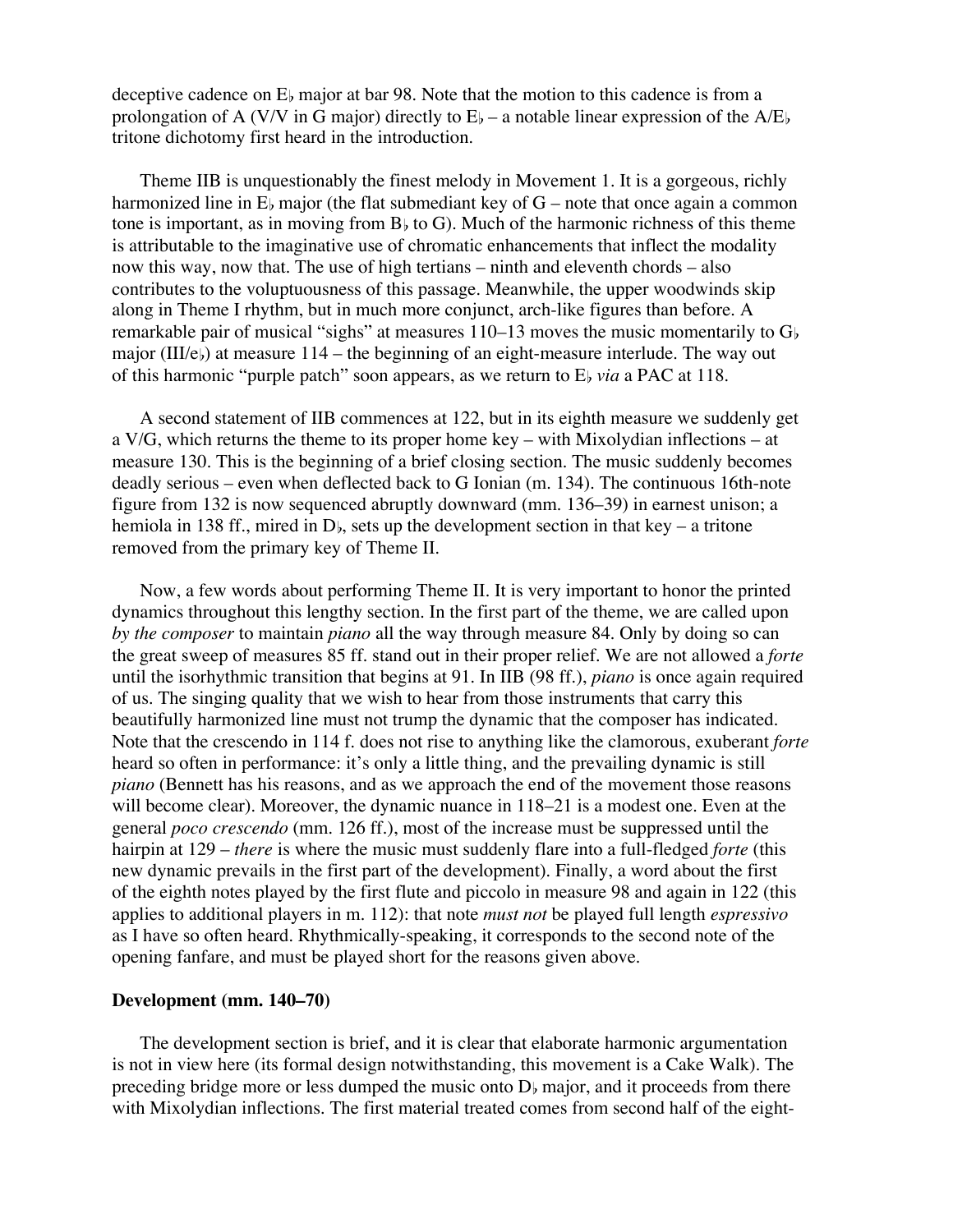bar interlude that lies between statements of Theme IIb (mm. 114 ff.; the "developed" material is in 118 ff.). The first four measures of this passage (140–43) appear destined for a literal repeat from 144, but are soon turned to a  $V^7/E$  in 146. This allows for a *fortissimo* presentation of the voluptuous Theme IIB as from measure 98 (perhaps it is now clear why the earlier passage must be played *piano*!). This project is re-directed beginning in measure 152, and the music is deflected to  $G<sub>b</sub>$  major at 153 (we've seen this kind of thing before, in the passage leading to m. 114). From that point a sort of chromatic "progression" takes over in all voices, its goal being the  $E_{\nu_4}^6$  chord on the downbeat of 156. What follows is a dominant prolongation in  $E_b$  – which happens to be a tonic prolongation in  $B_b!$ .

This is one of the most curious retransitions ever written. Over a timpani roll and otherwise sustained (and in some voices, repeatedly articulated) dominant (or is it tonic?) pedal, middle-voiced instruments play a 7/8-time version of the introductory material in measures 5 ff. This 7/8-time material is uncomfortably superimposed upon the prevailing 2/4 meter; most cruelly of all, the upper woodwinds have to punctuate – accurately – the "long third beat" of each 7/8 measure, with only a very clumsy-looking notational scheme to guide them (I recommend re-writing the passage, making 4 measures of 7/8 time out of 7 measures of printed 2/4 time: this should make things far easier for everyone concerned, including the conductor). The dynamic shape of this retransition is most impressive. It begins with a *fortissimo* timpani roll that quickly subsides to *pianissimo*. From that point, a slow, very carefully regulated crescendo returns the music to *fortissimo* at 167, where an augmented version of the opening fanfare against a plethora of trills introduces the recapitulation (note the re-ordering of introductory material). I must confess that I don't trust individual ensemble players to manage their crescendos carefully (this goes double for *diminuendi*): experience has taught me a thing or two. I therefore advocate writing in "intermediate dynamics" to assist them in calculating the increase. For this reason I would place a *piano* marking in all parts at 160, *mp* at 162, *mf* at 164, and *forte* at 166 flaring into *fortissimo* at 167, as the final hairpin suggests.

# **Recapitulation and Coda (mm. 171–228)**

When studying a recapitulation, the first question to tackle is the question of *regularity*. A recapitulation can be *literal*, in which case the only real difference is that both themes are presented in the tonic key (the number of measures is the same as in the exposition, and their function does not change much); it can be profoundly *irregular* (greatly truncated, whole sections missing, sections rearranged, etc.); or it can be fairly regular with noticeable adjustments. The recapitulation of the Cake Walk is of the latter type. Theme I is almost completely represented in its prior form, but Theme II (absent its first half) is so completely re-worked that it becomes, essentially, a coda.

The return of Theme I is structurally regular except for a singular event at measure 199, where the function of four measures (50–53) is compressed into a single bar, and the last four measures of the introduction that previously introduced the return of I*a* (54–57) are omitted entirely. Its structural regularity notwithstanding, this recapitulation affords a great wealth of new details. Instead of the sweetly singing, harmonized version of I*a* that we heard at 22 ff., we have a unison, *fortissimo* presentation in three octaves. The music that follows does make a diminuendo, but only to *mezzo-forte* this time, with new, "chattering" 16th-note figures appearing in woodwinds against a *harmonized* version of *a1* (179–82). Theme I*b* is here accompanied by a lyrical countermelody in upper woodwinds, and its second phrase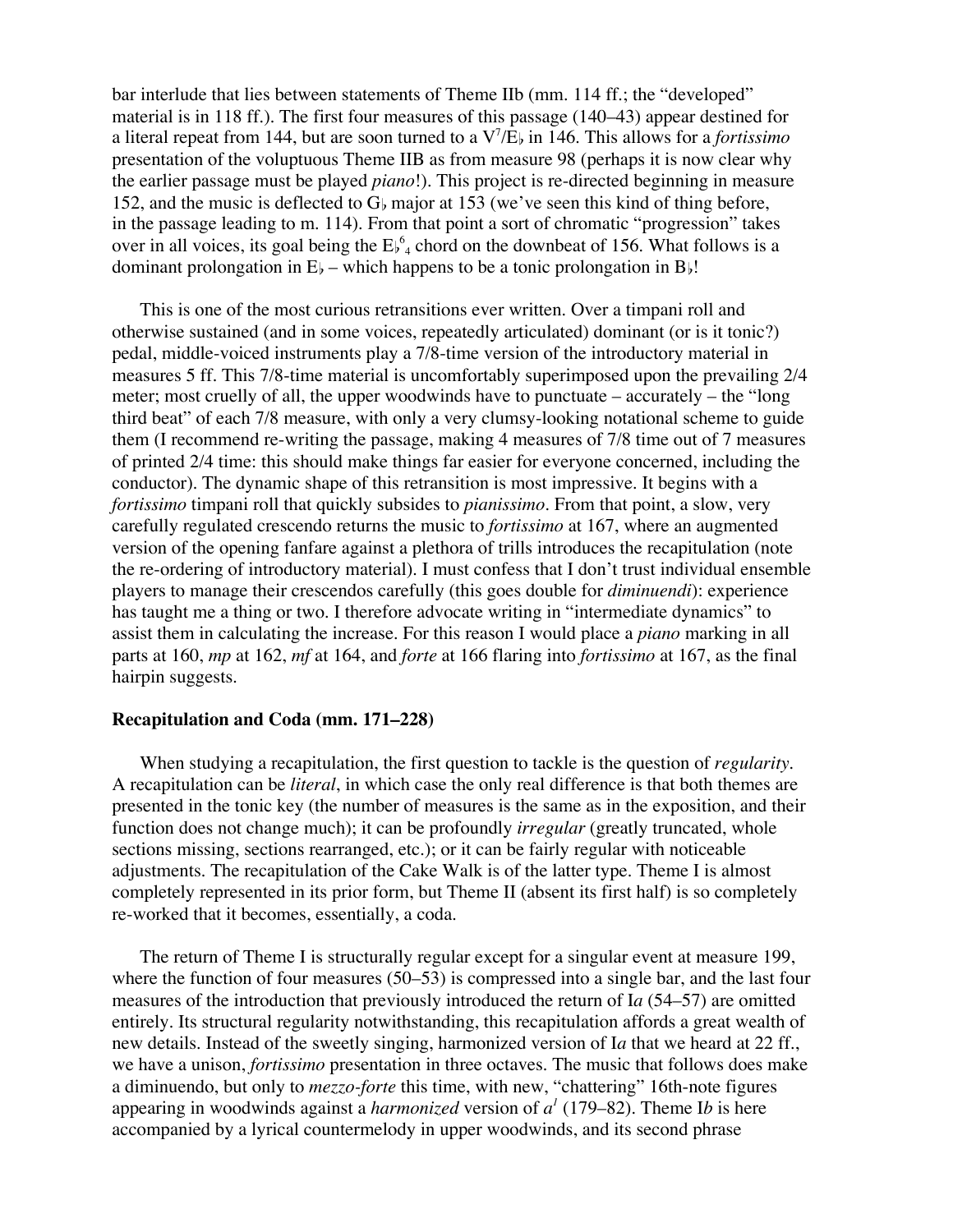(191–94) is at last brought into line with the prevailing harmony (cf. 42 ff.). Its continuation (195–99) is far more vigorous than before because of woodwind ornamentations (chromatic lower neighbors in 16th-note patterns) and, as I indicated earlier, four of its original measures are compressed into one. The transition from 203 onward takes the same shape as before, but with a much fuller orchestration and in a long crescendo (warn the ensemble against overdoing this: it's a crescendo from *forte* to *fortissimo* over the course of six measures!).

At measure 209, two measures are missing as compared to the exposition: this is where unison Ds were earlier held in order to establish the G major of Theme II. Here, Theme IIB simply comes charging in, in A<sub>b</sub> major, *fortissimo* (the reason for its prior statement in *piano* thus becomes clear). The theme is as richly harmonized before, but its presentation is far more muscular, and the dancing figure of the upper woodwinds is re-worked into a much more energetic flurry of sixteenth notes. The theme is not allowed to take its established course: its rising scale now leads to a sequence in  $E<sub>b</sub>$  major beginning at a phrase elision at measure 215. It is of course obvious where Bennett is heading – and this time *via* the timehonored circle of fifths rather than such stepwise progressions as we've seen earlier. So it is that  $B<sub>b</sub>$  major is finally achieved at the movement's final phrase elision, measure 215. The tonic chord is sounded triumphantly in upper saxophones, cornets, trumpets and upper trombones while upper woodwinds repeatedly rise through an octave's worth of chromatic scales in thirds and lower voices make a curious, halting cascade to the low tonic (note their strange, overlapped, sequenced pattern). The ending is as exuberant as anyone might wish.

#### **Movement 2: Schottische**

In the second movement the "somewhat sultry" Dorian version of G minor prevails, with a more coquettish  $E_{\nu}$ -major "B" section set in high relief. The first "A" section occupies the first thirty measures; "B" runs from 31 through 64, with the last four of those measures serving as a retransition; and the return of the first part of "A" is written out and yields to a ten-bar coda at measure 80.

The tonal scheme of this movement is reminiscent of that of the Cake Walk: there, the two main themes were presented in  $B<sub>b</sub>$  major and G major respectively; here, the music falls from G minor to  $E<sub>b</sub>$  major. In the Schottische, however, the contrast is less vivid than in the Cake Walk, as  $E<sub>b</sub>$  major and G minor are much more closely related than  $B<sub>b</sub>$  major and G major. Tertian movement between related major and minor keys is practically a commonplace; tertian movement between two keys of the same modality is as rare as hens' teeth and always very attention-grabbing (in the Brahms Symphony No. 1, the move from the first movement's C-major coda to the E-major second movement produces much the same effect as the shift from  $B$  major to G major in the Cake Walk).

The "A" portion of the movement is formally simple: it mostly consists of a single reiterated idea subtly elaborated on its succeeding appearances, self-contained but for recurring phrase elisions, and a brief closing.

Unlike the Cake Walk, the Schottische starts suddenly (it is the only movement in the *Suite* that begins without an introduction). Curiously enough, for the first three measures it is impossible to say whether the music is in G minor or G major (the  $F<sub>5</sub>$  in m. 3 signal either the Dorian or Mixolydian mode, but we cannot say which just yet). It is the  $B<sub>b</sub>$  in measure 4 that decides the case in favor of a minor mode – but it arrives simultaneously with the  $E_{\frac{1}{2}}$  of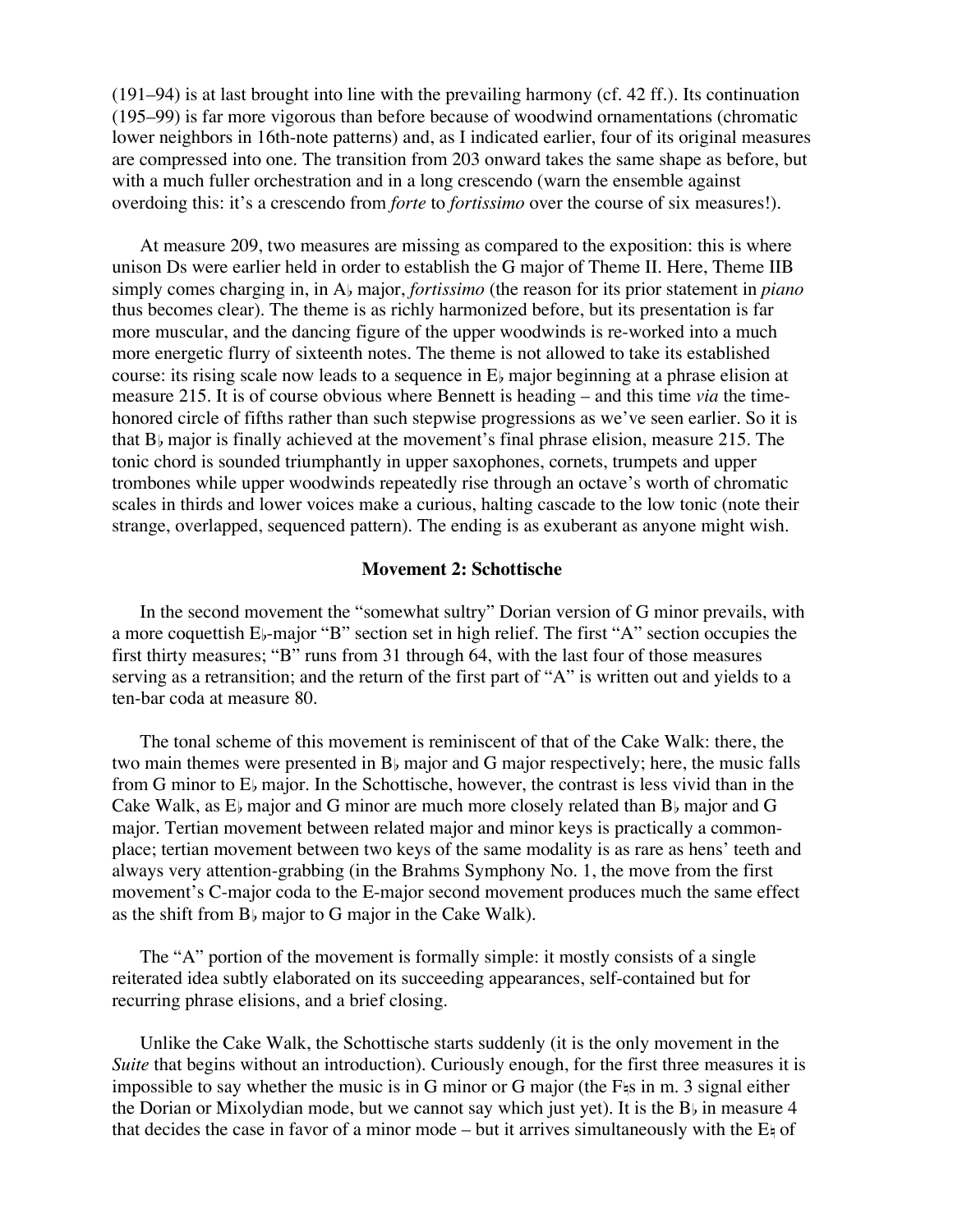the Dorian mode on G – the "brightest" of the available Dorian-scale pitches. It is this arrival that lends much of the "sultry" quality that I referred to earlier. The tune is, as I indicated above, "self-contained:" it begins on low G, rises to high D, and descends again to low G (the  $descent - m. 7 - is somewhat Blues-inflected).$ 

The structural feature that overrules the self-containment of this simple theme is the beginning of a second statement precisely at the downbeat of measure 8. And this turns out to be not quite a second statement: a more fully developed idea surfaces at bar 12 and holds good for eight measures, its conclusion (from m. 17) precisely as earlier (6 ff.). The rather thick harmonization in measures 13 and 15 is worth noting: this is less functional than colorful.

Another phrase elision at measure 19 functions exactly as before (at m. 8), with the same result. This time an apparent restatement of the theme yields to a mighty upsweep in flutes and clarinets, to a suddenly *forte*, highly charged rhythmic presentation of a complete pentatonic collection functioning as "iv" (23 f.). Predictably, this gives way to "V" as represented by a closely harmonized dotted-rhythm descent in a large part of the ensemble (25 f.). A much quieter and much more modest upsweep in the last part of measure 26 inaugurates a *pianissimo* repeat of the preceding, with a totally different outcome! (The sudden bursting-forth of G major at m.  $29$  – the grandmother of all Picardy thirds – is probably the most extravagant gesture in the entire *Suite*.) As a performance concern – in addition to the obvious need to observe the dynamics to this point – note the squared-off rhythm in measure 30. It is absolutely essential that this measure be performed *exactly as written* (more on this later).

Like the movement itself, the "B" section begins immediately (there is no bridge between the big sections – the second simply steps up to replace the first). The shift to  $E<sub>b</sub>$  major is arresting, and the new tune is (as with Theme II in the first movement) maximally contrasting. It is also in *a b a* form. In contrast to the "A" section, there no trace of severity in this music: its lilting opening phrase (essentially an inversion of m. 3) is offered in parallel thirds in two octaves (a very sweet-sounding presentation) against a warm, more deepthroated, dynamically-nuanced countermelody with just a hint of  $E_{\rm k}$  minor.

The apparent innocence of the new theme's *a* subsection (31–42) belies its structural sophistication: a close listening makes it plain that we are not dealing with regular four-bar phrases. The irregularities, however, are not generated as they were in the "A" section of the movement, where the ends of whole phrases were simply re-assigned the role of the beginnings of new ones. Here, the structural anomalies lie a little deeper. On the surface, *a* looks for all the world like a neat succession of four-bar subphrases – three of them. But the ear – which cannot "see" – senses something completely different: namely, a four-bar phrase that, interrupting the forward motion after a mere two bars, spans measures 33–36. And what sounds like a consequent of that phrase – from measure  $37$  on – is almost immediately broken off by yet another four bar phrase (39–42), ending on the dominant and therefore calling for an answering phrase. And in retrospect, any attempt to rationalize a more "regular" structural layout than the one I've described yields something that the ear finds completely counterintuitive (try it, and you'll see what I mean).

As the music returns to the tonic of  $E_b$  major, the *b* subsection of "B" (43–52) begins with a very expansive tune in a number of mid- to low-voiced instruments, its warm harmonies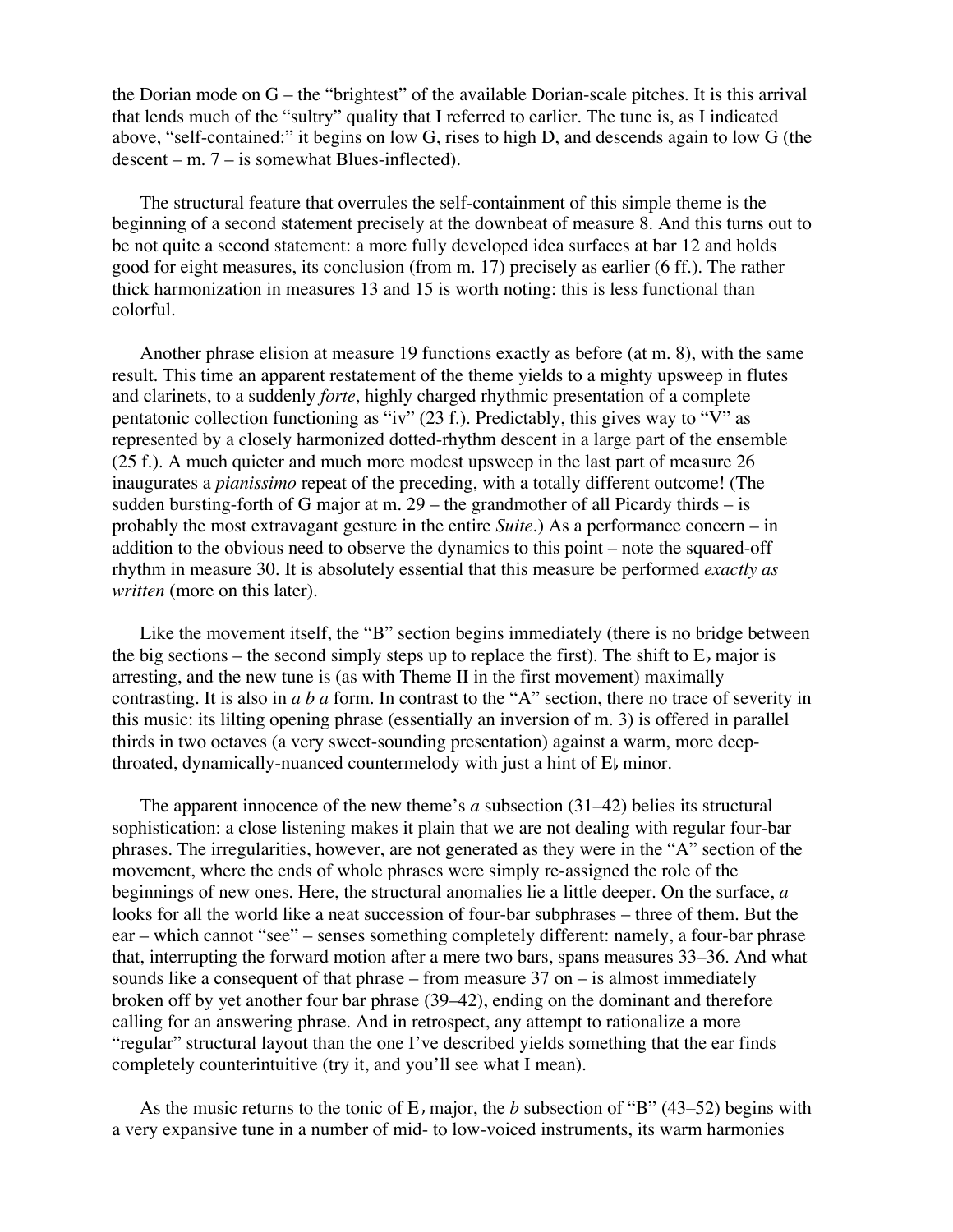enriched by quite a few chromatic inflections. A delicate countermelody skips along nonchalantly above this rich theme, with an understated bass & horn "oom-pah" accompaniment completing the package. A more energetic consequent phrase begins at measure 47, but is broken off after two bars by the same music we heard earlier at 39–42, and of course ends just as inconclusively. (Structurally speaking, *a* and *b* "rhyme.")

The return of subsection *a* at measure 53 is regular in all structural respects and in most of its details. The one change is the onset of the retransition at measure 61: this new and increasingly "threatening" music replaces the teasing half-cadential phrase that appeared in the corresponding place the first time through (39–42). The retransition's harmonies are more linear than strongly functional, but they get the job done. Let us note in passing that *not once* was the music of section B allowed to come to a satisfactory conclusion.

The reprise of "A" (from m. 65) is virtually literal through measure 79, so other than passing mention of an enhanced role for the horns from measure 75, there's nothing new to say about it. The coda, which occupies the last ten measures of the movement, begins with music that is somewhat new but clearly related to what preceded it. It is pretty much mired in the tonic of G minor for its first four measures (80–83). Then, over the continuing bass-range accompaniment that has underpinned so much of this movement, the melodic voices provide a great chromatic descent of parallel root-position triads. They momentarily come to rest on an  $E<sub>b</sub>$  minor chord at measure 86, then find their way through functional harmony back to G – presented in the major mode for the last two measures (another Picardy third, but as delicate and evaporative as the earlier instance  $-29-30$  – was extravagant).

The Schottische is a really fancy piece of work, beautifully understated except for two amazing measures. It serves as one of the two "slow movements" of this dance suite. It must be played with the utmost tastefulness and attention to detail. Concerning the latter, here are a few that I find worth mentioning.

The *mezzo-piano* dynamic of the opening establishes a dynamic kinship with the first theme of Movement 1. This understated dynamic must be faithfully maintained throughout the opening section so that the events that begin in the last part of measure 22 can make their intended impact! This means that *all* of the accents in the first twenty-two measures are *within mezzo-piano* – they are not brutal *sforzandi*! (Moreover, these are all *tenuto* accents, which means, among other things, that the eighth note on beat 3 of measure 13 must *not* be played short. To introduce a space before the syncope is to cheapen the effect considerably: these two notes are essentially connected: dah-daahhh.) The dynamic at 23 ff. is *only forte* (the *fortissimo* of flutes and clarinets is merely an accent on the first note of the phrase). The *pianissimo* that follows shortly thereafter must be the quietest sound those players have ever produced.

About the rhythm: it seems to me that the duple figures in the first twenty-nine measures absolutely *must* be "swung" as triplets. The square rhythms in measure 30, however, must be played *exactly as written*. Try it, and you'll see why. The effect is absolutely unforgettable.

The music from 31 through 60 is unambiguously marked as to dynamic – with different volume levels indicated for different instruments, *all of which must be scrupulously observed*. Again, it seems to me that the rhythms must be "swung" throughout this section. The dynamic scheme of the retransition (61 ff.) is problematic on two levels. First, every part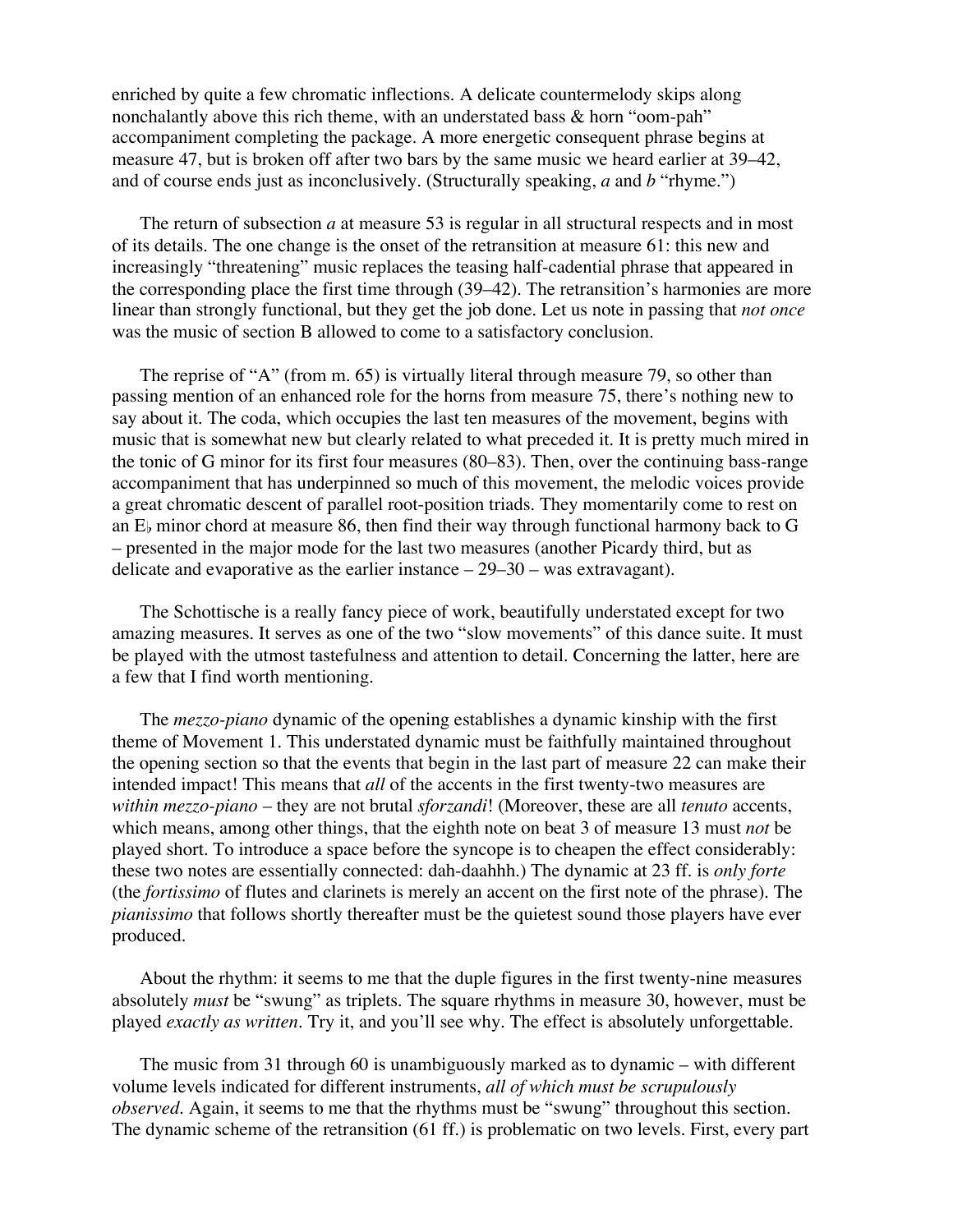except those for two trumpeters and a lone percussionist is marked merely *cresc*. – yet these instruments were playing in quite a range of dynamics prior to this moment. Moreover, Bennett does not indicate what volume the crescendo should take us to: we know only that it must be significantly louder than *mezzo-piano* since the members of the clarinet family are required to *drop suddenly* to that dynamic. Here are my suggestions, although, of course, I cannot be sure that they are the best solutions to this problem. First, have everyone in the group begin that passage *piano* (the parts with diminuendo hairpins just before m. 61 are in fact falling from *mp*). This means overruling the *mp* marking in the trumpets and percussion, but I believe the coherency of the result will justify the emendation. Ask everyone to be *very conservative* with the crescendo, even when it is reinforced with a long hairpin. Bring the ensemble up to no more than a generous *mezzo-forte*, as if the next downbeat would yield a true *forte* (let mm. 23–26 be your guide). Then, instead of reaching that intended *forte*, make the bottom drop out.

As for the coda: all parts begin *mezzo-piano*, clearly enough. The trumpet *soli* in measures 81 and 83 must swung and played absolutely *non-marcato*. Note that there is *not* an accent at the beginning of measure 83, nor at 85. Ask the ensemble to be conservative with their long diminuendo from 84: it only falls to *piano*, over the course of four not very fast measures! And you don't want their sound to have disappeared completely for reasons that will become *painfully* obvious from the second beat of 88 if you've allowed that to happen!

The staccato dot on the downbeat of 88 *in no way* implies an accent of any kind – it ought to be the most delicate musical gesture imaginable (those players whose long slur led to it must not articulate or accent it – they merely need to leave it as soon as they've sounded it). And the rising triplet figure that follows it must *diminish* to the top not get louder. The final grace notes in flutes, oboe and xylophone must be played as close to the principal note as possible: the result should be two dainty "chirps" whose components could not conceivably be separated in any listener's mind.

## **Movement 3: Western One-Step**

Movement 3 is the antithesis of what came before: the Western One-Step is as blatant as the Schottische is coy. The C-minor setting is an appropriate follow-up to the G-major ending of the previous movement, and it seems to me that this music should proceed more or less *attacca*. The form of this movement is rondo; its refrain is in C minor and its contrasting episodes (68–97 and 119–88) are set in C major and F major respectively.

The first nine measures constitute an **introduction** to this movement – notwithstanding the fact that a version of its material surfaces repeatedly at phrase endings (e.g. mm. 47 ff.). This is one of those cases where the numbering of measures starting with the very first thing printed constitutes an obstacle to an understanding of the music's structure: the downbeat of this movement is actually at measure 2, with the opening cymbal crash and first three melodic eighth notes serving as an upbeat (we confront the same problem in some of the movements of *Lincolnshire Posy*). For whatever it may be worth, the high-voiced, more repetitive wind line (flutes, oboes, clarinets, 1st cornet) bears more than a passing resemblance to the tenor-voice melodic line in Movement 1, mm. 38–45 (it would be a stretch to claim derivation, but kinship between the movements is certainly established thereby). The remaining voices – minus the bass-voice and percussive "punctuations" – simply descend in parallel diminished triads, in the same rhythm. The result is music that is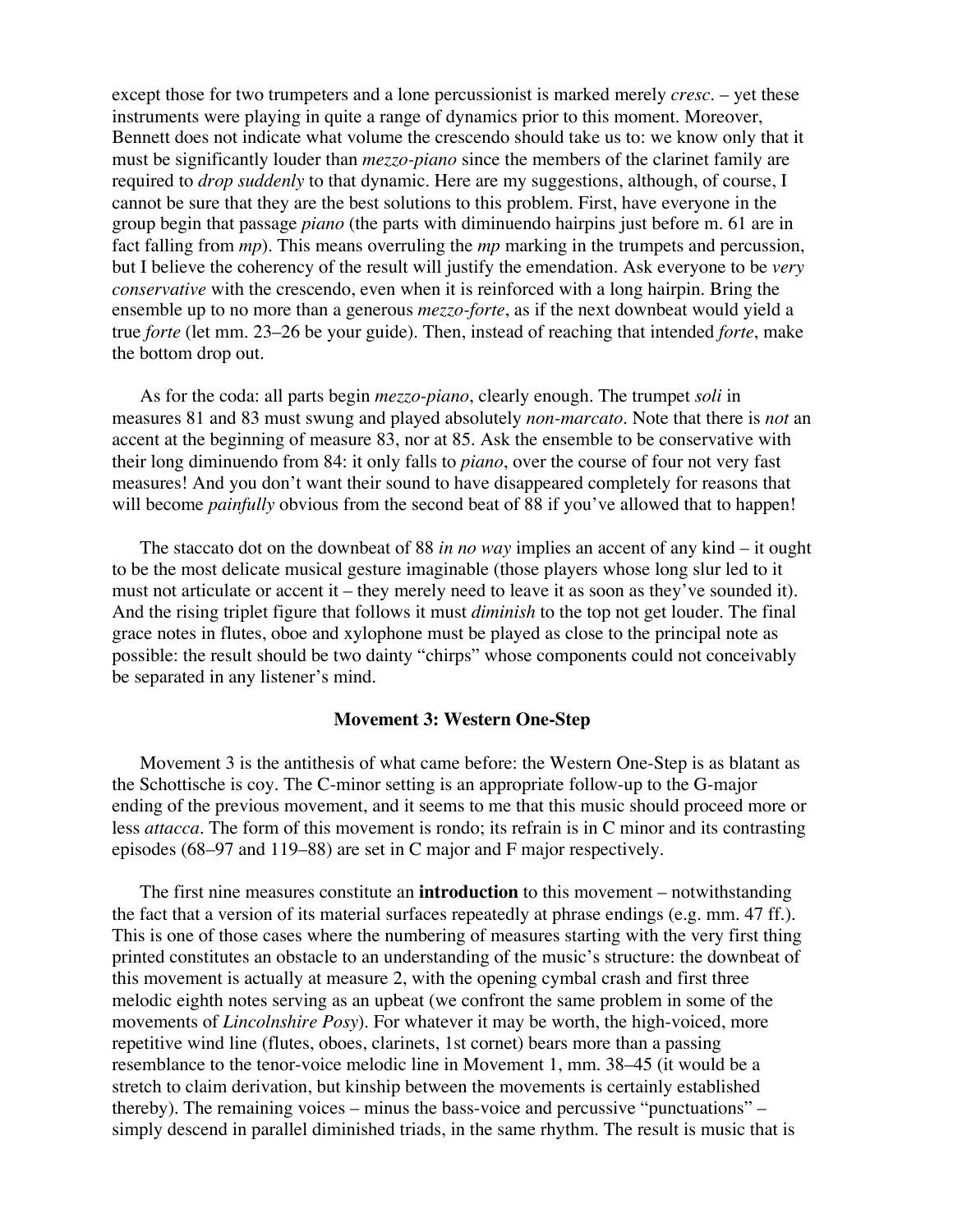strikingly dissonant in places. Those "harmonizing" voices take on a slightly different project from measure 5 on: they now move in parallel minor seventh chords, in the same *articulated* rhythm as the upper voices. It should be noticed that their "line" at this point is an augmented version of what the "tenor" voices of the ensemble (horns, alto clarinet) will be playing beginning at measure 10.

Understanding the first printed measure of the piece to be a structural upbeat, the phrasing of the introduction is regular, and involves a *stretto*.

The **Refrain**, or "A," occupies measures 10 through 67. It comes to a full close, and may therefore be considered "self-contained." It consists of two sections, and is best thought of as *a b* in form. The tune of the first statement of section *a* is found in the clarinets (including the E) and *must be heard* (there's quite a bit of competition). The sudden drop in dynamic from *tutti fortissimo* to *soli piano* is one of the most dramatic gestures in the *Suite*.

A two-part accompaniment chugs along against the clarinet tune. One of those voices (the one played by bass-voice instruments, starting on either C or G) is reinforced at the perfect fifth. The other is a diminution of material already heard in the introduction (and discussed above); it is found in horns and alto clarinet. All of this material – including the tune – rises through a succession of levels (something like the landings on a staircase) to cadence out onto  $C_b$  major (!!) for the consequent phrase, at measure 18. The descending (pentatonic) tune, now in three-voice harmony and assisted by a descending chromatic scale shared by the 1st cornet and 3rd trombone, returns the music to apparent *A major* by the last part of bar 23, from which position it is practically wrenched back into C minor at 26. What I've described are not functional tonal relationships: they are more like loose successions of tonal centers whose appeal lies in their very "slipperiness."

One can consider the aggregate of harmonies in measures 24–25 to constitute a sort of half cadence, in which case the consequent phrase proceeds from measure 26 (the period is apparently parallel). The tune now enjoys reinforcement by one of the alto saxophones and one of the horns; from measure 28 its rhythm is adjusted and three-voice harmony again enters the picture. The tonal goal is first the chord on the downbeat of  $32 \, (V/g)$ , then the downbeat of 34  $(V/c)$ , then the downbeat of 36 (return to the tonic of C minor). This strongly functional harmony is set in motion by the rhythmically-adjusted, harmonized variant of the tune, from measure 28. I therefore suggest that a phrase elision actually occurs there: this is the best way of understanding the irregular phrasing from 26 to the downbeat of 36. The powerful sequenced syncopated figures of measures 32–35 deliver the music inexorably to the onset of the *b* section of the Refrain.

This *b* section (36–67) is far more tonally and structurally coherent than what preceded it. The music never strays far from C minor (the Dorian version). The material is stated twice. The first statement (36–51) exhibits classical regularity and features a modification of the introduction's material as its closing phrase. The second statement (a varied one), which begins at 52, includes some melodic adjustments (skips are introduced into the line and triadic harmony now prevails) and adornments (in the high woodwinds). This time the "introductory material" appears four measures earlier than in the first statement, and the tail of the figure is spun off into a self-contained (and oddly quiet) closing in measure 67.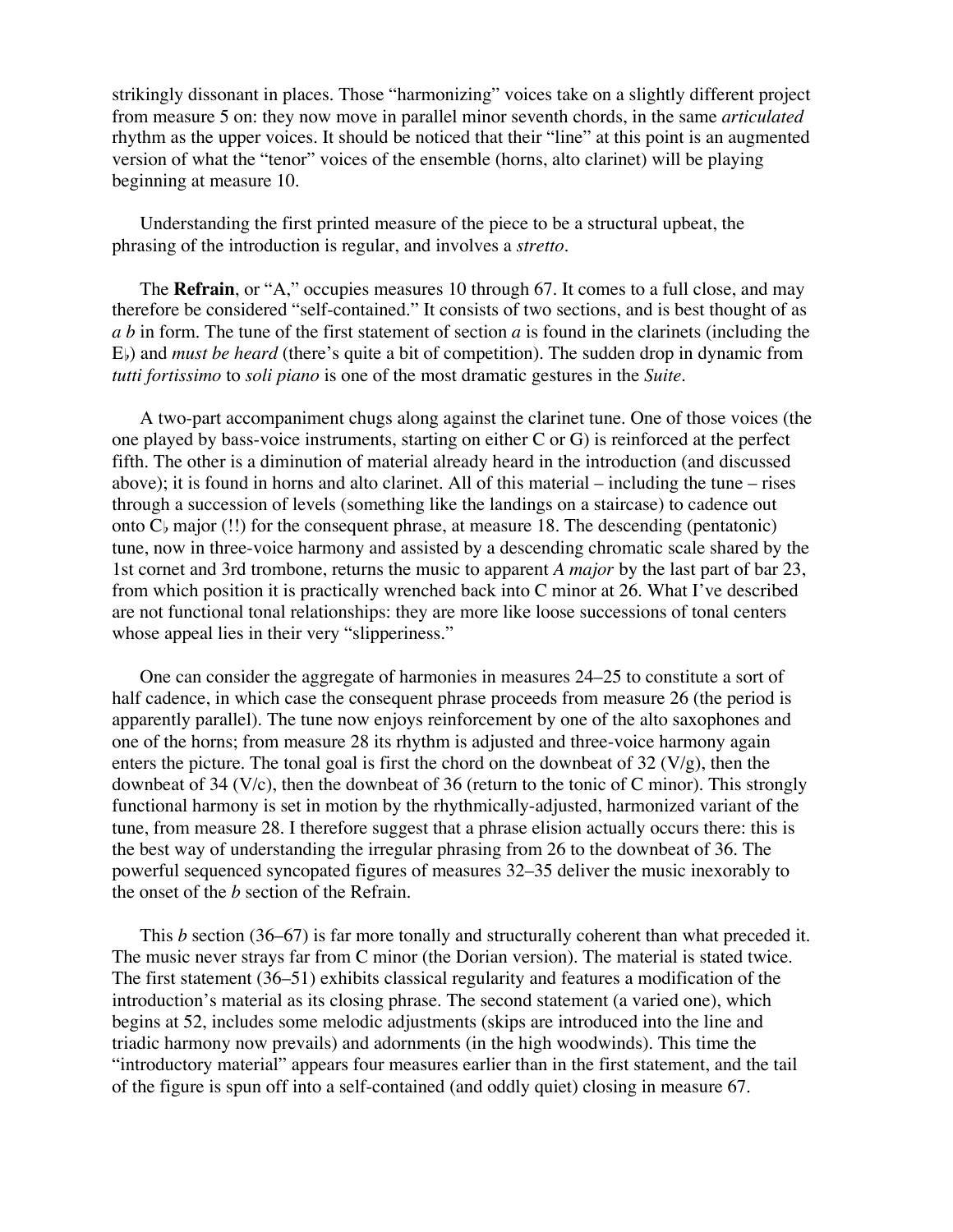The **First Episode** is as lyrical as any stretch of music in the entire *Suite*, and as ambitious in its pitch range. It begins at measure 68 and remains in force until rudely interrupted at bar 98. It is set in the parallel major key and its harmonies never stray far from home.

The first two measures of this passage are actually a structural upbeat: the true downbeat is at 70, where the suspended cymbal figure begins. The tune is constructed as a kind of "call and response" in two long phrases, with tenor voices in unison both issuing the call and holding their final note as a static backdrop against which the rest of the band can deliver its more chiseled response in four-part harmony. The structure of phrase 1 (68–85, with the first two of those bars constituting an upbeat) is, from its actual downbeat (discussed above), utterly "classical"  $(4 + 4 + 8)$ , with a two-bar structural upbeat (the "call") ushering in each of the three subphrases. The response, heard first in measures 70–72, remains harmonically identical on second appearance (74–76), but with all of the upper voices moved to a different position (the bass line stands its ground). The eight-bar subphrase (78–85) features motion that is more nearly continuous, with oddly "halting" syncopated tied notes spanning barlines. The offbeat contributions that the rest of the ensemble is obliged to provide can be very difficult to coordinate in performance: the conducting solution is "syncopated" beats in the second half of 77  $\&$  79. The beautiful phrase just discussed – all 16 measures of it – comes to a full close on a long C from the second half of 81; the response is more "final-sounding" this time, both because of the rhythm of the upper parts and the rising scale in bass instruments.

The second large phrase goes beyond phrase 1 in several respects (its upbeat figure in 84–85 is of course carved out of phrase 1 territory). Its first note is adjusted, and the adjustments have only begun. This time the range of the tune ascends all the way to the high dominant and the descent is more chromatic than before. The "response" is also somewhat re-written. (I believe the 1st cornet's 2nd-beat notes in measures 87 & 91 are mistakes, and should be lowered a whole step.) Phrase 2 barely manages to cadence on the tonic (beat 2 of m. 97) when the *b* portion of the Refrain comes charging in. This phrase elision is one of the rudest musical interruptions I know.

This partial statement of the **Refrain** is identical in most respects to the music in 36–47 + 60–67, with an additional unharmonized, *fortissimo* "stinger."

**Episode 2** is another lyrical section, again with two-measure structural upbeats. So even though the section begins at measure 119, we actually feel the first downbeat at 121. The key is F major. Superficially, this music seems far simpler than that in Episode 1 ("simplistic" is a word that comes to mind initially), but the fact is that in structural terms, this episode is the more sophisticated of the two. Its form is essentially *a b* with both subsections presented twice. The second statement of *b* is elided into a retransition at 177.

Subsection *a* gives us the most triadic of all the themes in the *Suite*. It consists of an arpeggio that assiduously avoids the tonic pitch (the solo oboe begins somewhat cruelly on low C, *piano*), modestly harmonized by the clarinets, presented over a curiously and only occasionally articulated dominant pedal point. The "tune," if that's the word, rises to the tonic chord seventh in 125 and then again at 129, where it inaugurates a *mezzo-forte* dancelike, mostly conjunct figure in high contrast to what went before. (The "filling-in" of the oboe's and clarinets' rests by eighth notes in other instruments is sometimes known as *hocket*, which means "hiccough!") By far the strangest feature of this music is the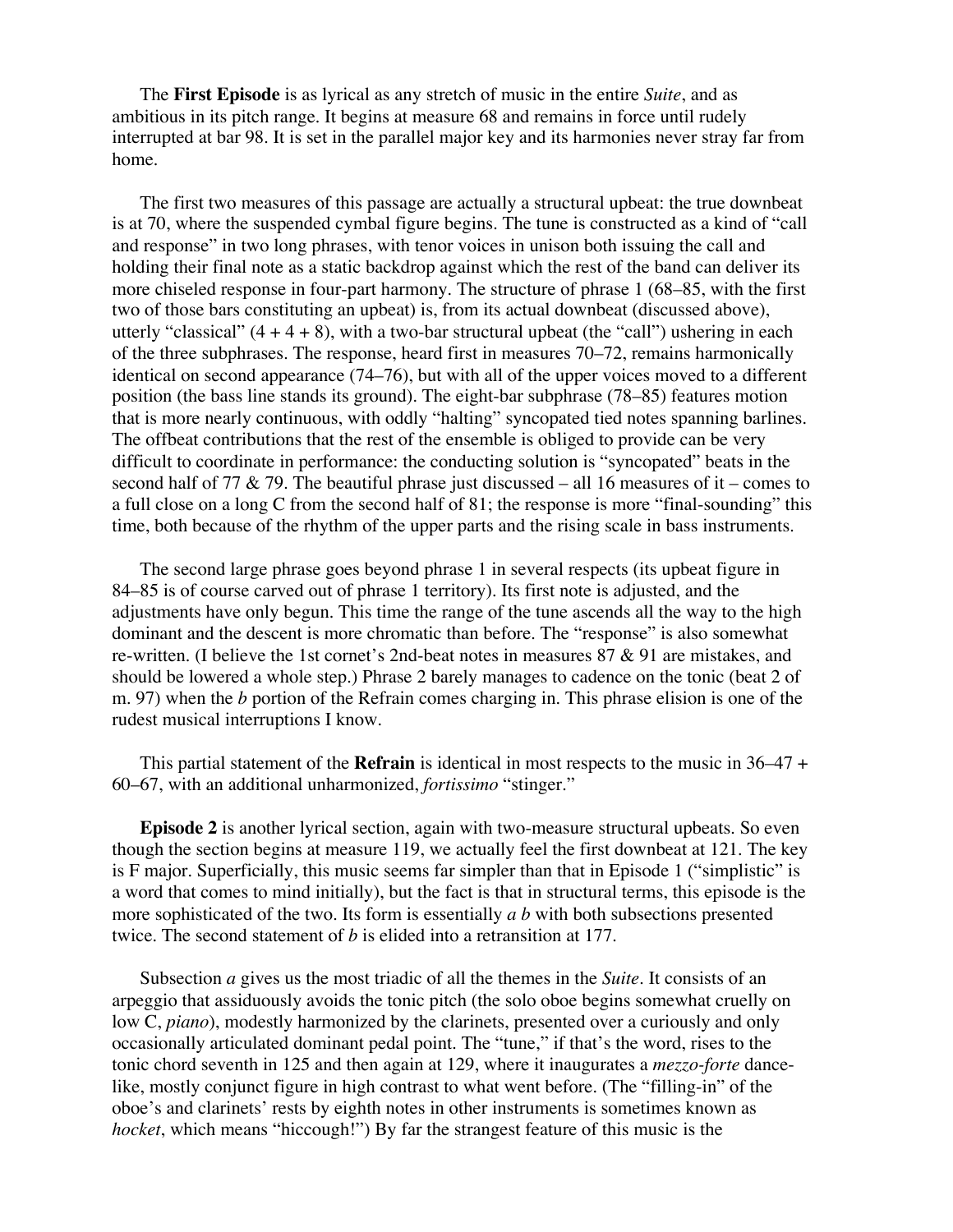meandering, descending chromatic figure presented by soloists of the flute and trumpet family – which appears to start a bar too soon! It turns out that these will be the very instruments who will present the dominant pedal on the *a* subsection's second statement, and at the moment they "cadence" on that pitch (m. 135), the vast majority of the ensemble joins them in a gorgeously harmonized version of a tune that had initially appeared simple.

This second statement (135–148, with the first two of those measures serving as an upbeat) owes its voluptuousness to a great many added sixth chords and chromatic inflections of every imaginable sort (the very first of those chords – on the 2nd beat of measure 135 – is a Neapolitan sixth; this is typical of the next 13 measures). I call attention to a kind of "response" in first trombone and companion instruments, from the second beat of 137, that exhibits the same sort of rhythm that we encountered in 76 ff. My main reason for pointing this out is to urge that the first of those notes be played *absolutely* full-length; that the syncopated note be played *off* its predecessor, not arising out of a brief space before it. The same goes for the C and  $E<sub>b</sub>$  in measure 138. It is an inspired stroke of musical imagination, that the "hocket" fill-ins in measures 145 ff. are this time provided by a single percussionist, using a suspended cymbal.

The first statement of subsection *b* begins at a phrase elision at bar 149. This is exuberant music that insists repeatedly on beginning on beat 2. We are still unmistakably in F major, but the chromaticism we encounter turns us often towards darker territory. That impression is reinforced in the unison 8th note patterns in measures 152, 156 and 160. Note that each of them includes a melodic diminished third on beat 2. A diminished third has pretty obvious augmented sixth connotations, and this both darkens the music and lends it a sense of extraordinary power. The closing figure of *b* – 161–64 – *almost* goes into 3/8 time, but that meter is imposed only on the "punctuating" voices, not the voices that carry the burden of the line (alto and tenor saxophones, 1st cornets, 1st trombone, baritone). These measures must therefore be beaten in "2," despite a powerful temptation to do otherwise.

The second statement of *b* (165 ff.) is much like the first, but with some obvious differences: the first subphrase actually begins on beat 1, the previously unison 8th notes (the ones with augmented sixth connotations) are now harmonized, and instead of the closing that we heard in 161–64 we get the beginning of a 12-bar retransition beginning with a suddenly *piano* unison C on the second beat of 176.

That retransition may be treated in two parts, both six measures in length. The first runs from the upbeat to 177 through the first beat of 182. This consists of a broad and colorfully harmonized upsweep into  $A_{\flat}$  major, which is then "celebrated" by a dance-like, elaborately descending eighth-note figure in upper woodwinds and trumpets (this line includes "added sixths"). A sequence of that music begins with the upbeat to 183, which inaugurates another upsweep leading this time to  $C<sub>b</sub>$  major at measure 185. The woodwinds and trumpets make as if to follow suit as before, but they are interrupted by another upbeat to a landing on D Lydian (m. 187); this provides the way back into C minor at 189.

The music that begins at measure 189 is essentially identical to that from measure 98; i.e. it is the final statement of the **Refrain** (the *b* subsection) that completes the rondo plan. This statement is artfully metamorphosed into a brief bridge to the Coda, by augmenting the two measures of material that had appeared in measures 114 f., into four bars at 205–08.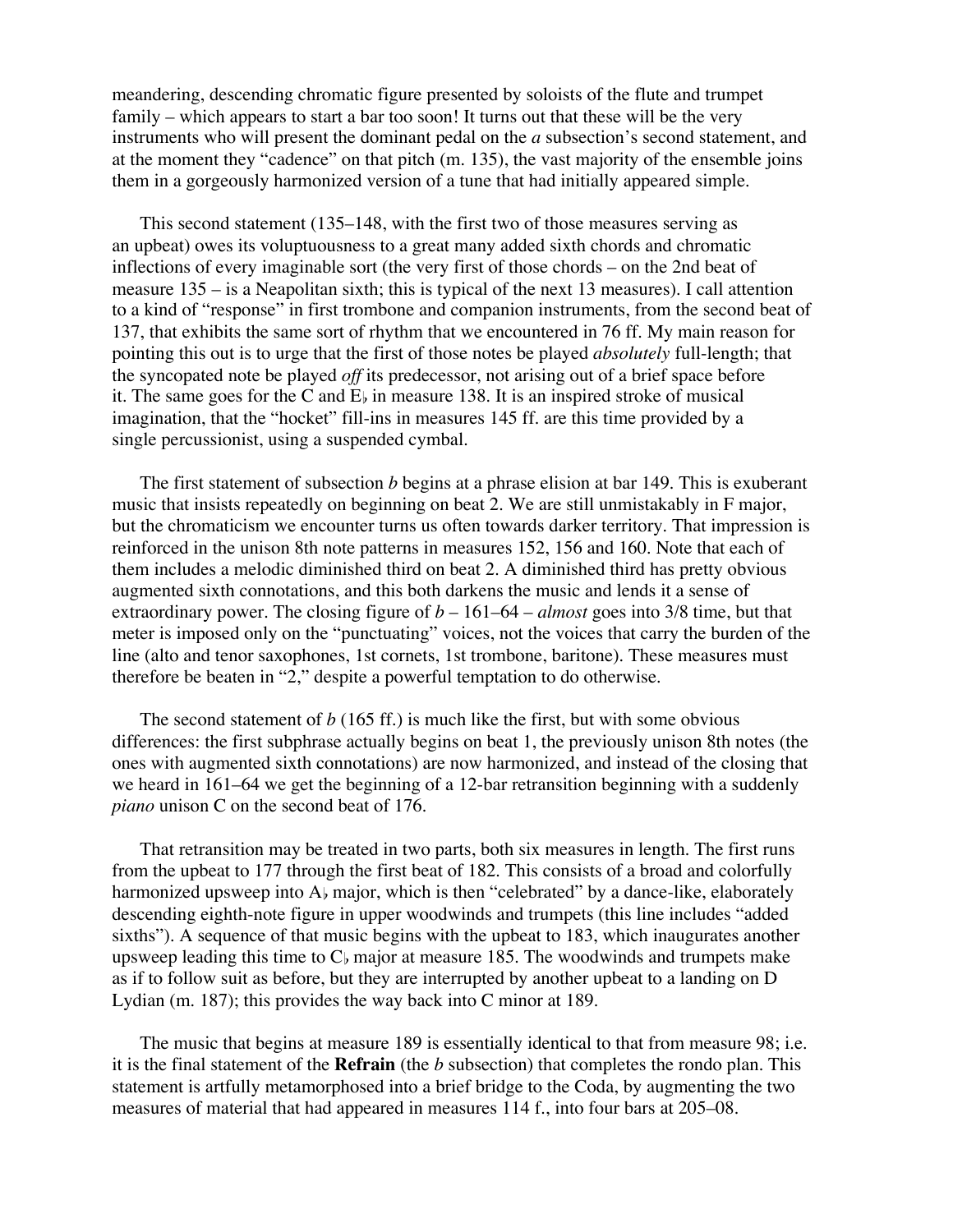The **Coda** begins as a restatement of the Refrain, beginning at 209. Instead of continuing as before, however, the music grows gradually through a very carefully staged 12-measure additive crescendo which, once *fortissimo* is reached, breaks off suddenly at the timpani solo (m. 221 f.). This is the platform from which the second part of the Coda is launched.

The second part takes up the *fortissimo* where it was left two bars earlier, in the brightest possible modal contrast to the prevailing key (C *Lydian*). This is riotous, celebratory music that – were it not for a chromatic descent in bass instruments in 231 ff., is clearly destined to conclude on a sustained C major chord at measure 235 (try it, changing that bass descent to a string of Cs, and you'll see what I mean). But that chromatic descent is in fact the biggest force to be reckoned with so far: its goal is the *fortissimo* A<sub>b</sub> minor chord on the downbeat of 235: from this point the music can only end badly. An oddly-harmonized descending chromatic scale, growing softer all the while, leads to the only possible outcome: four measures of music identical to those we heard at the end of each of the previous statements of the Refrain (e.g. 64–67). It seems to me worth noting that the bass line that underpins that harmonized chromatic descent (235–downbeat of 239), over the course of its jagged trajectory, manages to sound all 12 chromatic pitches within 17 eighth notes, almost as though a tone row were being constructed (this will have significance for the next movement).

One additional comment that may or may not have relevance to anyone reading this commentary: in the copy of the score that is before me as I write, I find that I must turn three pages when I reach the end of measure 203, in order to find measures 204–19 (one page has gravitated to the wrong place). Perhaps you had better luck in your purchase of this otherwise fine full score.

#### **Movement 4. Wallflower Waltz**

We are about to explore some very melancholy music. This is nothing less than a portrait in sound of that unfortunate young woman who is never asked to dance, who endures every endless party with nagging discomfort and a flush of humiliation, and who has not the slightest idea what to do about her sad predicament (plastic surgery is out of the question, and weight loss may well be out of reach). We all know that girl. Some of us *were* that girl. Let us approach this music in the spirit of deepest sympathy.

In my synopsis on page 2, I indicated that the form of this movement is AB. That's not the whole story. There is also a kind of "frame" placed around the music's perimeter, and if this were a ballad I'd be tempted to think of the framing sections as a prologue and an epilogue. Its apparent simplicity notwithstanding, I believe this movement is more artful, formally-speaking, than any of the others. Who can say for certain where the B section ends and the closing frame begins?

The key of the movement is F major. The very first note makes it plain that the opening section – I'll call it a prologue for convenience – functions as a dominant prolongation. But this is surely the strangest dominant prolongation ever written. The first six notes (mm. 1–4) sound half of the chromatic gamut; these are repeated verbatim in the subsequent four measures. The remaining six pitch classes find their way into the answering phrase, from measure 9 on (the aggregate is completed at the F in m. 14). Is this twelve-tone music? We are not allowed to discover the answer to that question, for the opening sixteen measures –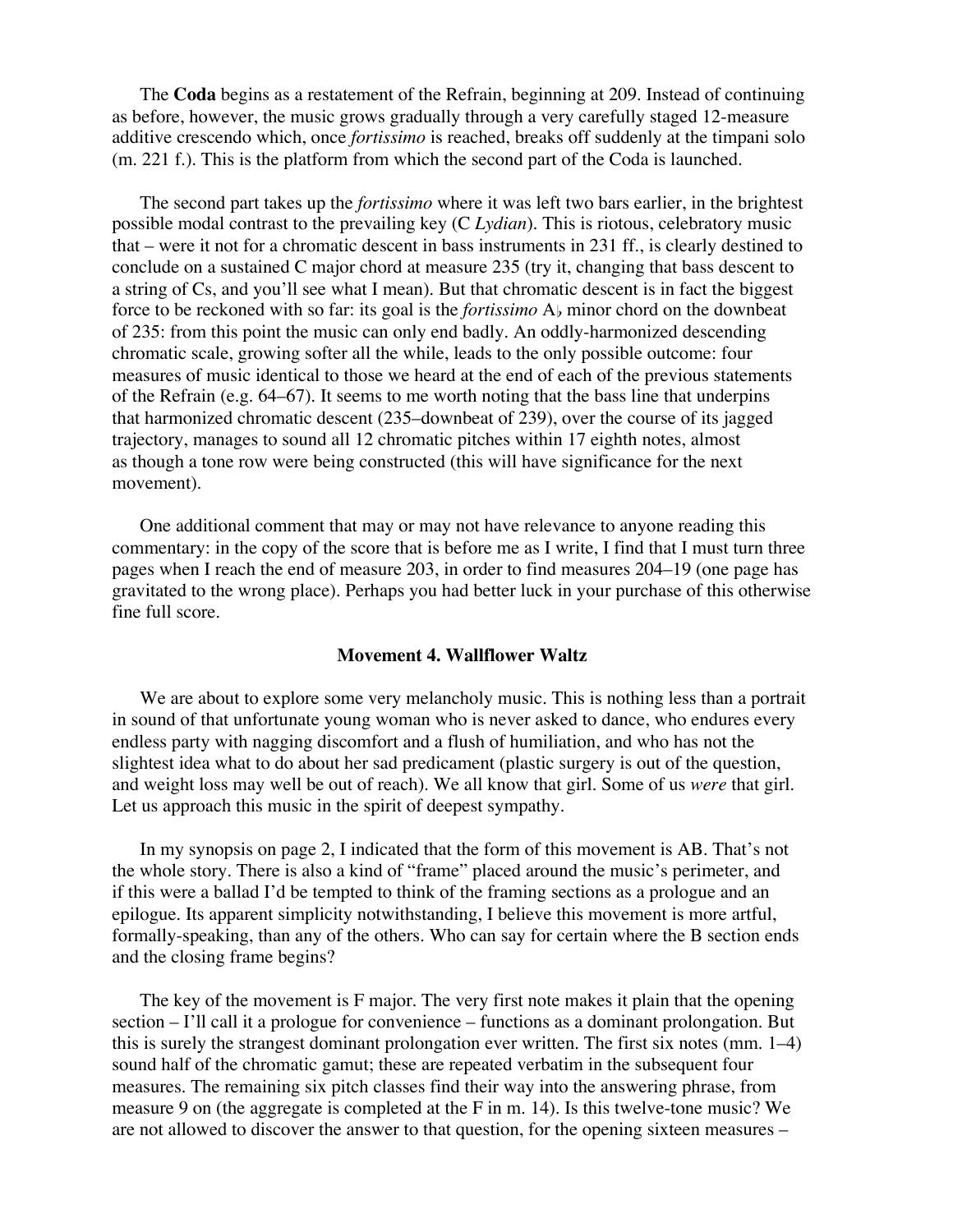having again reached the dominant pitch that it was prolonging all the while – cadence neatly onto the tonic of the movement at measure 17 and the music proceeds in F major.

These opening sixteen measures can be something of a nightmare for the players and for the conductor. This is the only time the English horn appears in the score, and so of course that hapless musician has been sitting idle for quite some time before having to enter – perfectly in tune and with a beautiful sound – with a dreadfully exposed 16-bar passage. (This assumes that you have three oboists, and that the second oboe part has to this point been played by someone other than the English hornist.) There are ways to deal with the problems. The best thing you can do for this vulnerable player is to transpose some of the music in the previous movement and have him play along (to get the feel of the reed, find out how badly sharp or flat he's going to be if he doesn't make some adjustments, etc.) I recommend letting him double the 1st alto saxophone in measures 189–239 of the Western One-Step. Simply write out the saxophone part one whole step lower. This may forestall a lot of grief. (You might also counsel the flautists to keep their ears open and make some merciful pitch adjustments to accommodate a player who's clearly at a disadvantage.)

So why is it that our poor wallflower sits out every dance? Because, for one thing – as the music that begins at measure 17 (the "A" section) makes plain – she's not a good dancer (because she's never asked! this is a vicious circle!). Through no fault of her own, she's clumsy. This music gives us a rhythmic portrait of someone who's *always* going to be stepping on her partner's toes (or vice versa). Even the comically labored and stilted attempt at gracefulness in measures 25–32 lets us know that inviting her to the dance floor would only compound her humiliation. The consequent phrase – from measure 33 – is where we begin to hear a truly heartfelt musical response to this all-too-human condition. This is a very beautifully composed passage: note the intertwining lines and sweetly acerbic harmonies. (Surely this is musical pity. But who wants to be pitied?)

The PAC at the downbeat of measure 47 both furnishes a full close to what we've so far been exploring and simultaneously inaugurates a bridge to part "B." This is a 16-bar bridge, the first half consisting primarily of another dominant prolongation. Against those held Cs, there is however a line that calls for notice: the 1st alto saxophone gives it its clearest expression. This is the melodic figure that will do service as the "theme" – if that's the word – for the "B" section. The blues-tinted harmonies in these eight measures are truly gorgeous and again, they resist easy classification in a Roman numeral system. Note, for instance, that the chord on the third beat of measure 47 is two-thirds of an octatonic scale: what sort of Roman numeral would you put under that?

In the second half of the bridge, the focus shifts from held C to held  $F - i.e.,$  from V/F to  $V/B$  (the key of the "B" section). This is quite a passage: first beats are implied not sounded; the bass instruments descend uneasily to  $B<sub>b</sub>$ , then begin cycling a  $B<sub>b</sub>$  major scale repeatedly, as though it were a *chaccone* bass.

Over this diatonic bass line (harmonized by the horns) the flutes and oboe call to mind once again the pale, remote timbre of the movement's opening, only this time in octaves. Their tune is as spare as anything Anton Webern ever wrote. Half of the chromatic gamut is sounded within the first seven notes, yet there is only one chromatic pitch in the bunch. And this is *all we get*: one brief, undistinguished motive recycled as inexorably as the stepwise bass line (in fact, it holds its ground even when the bass starts providing a functional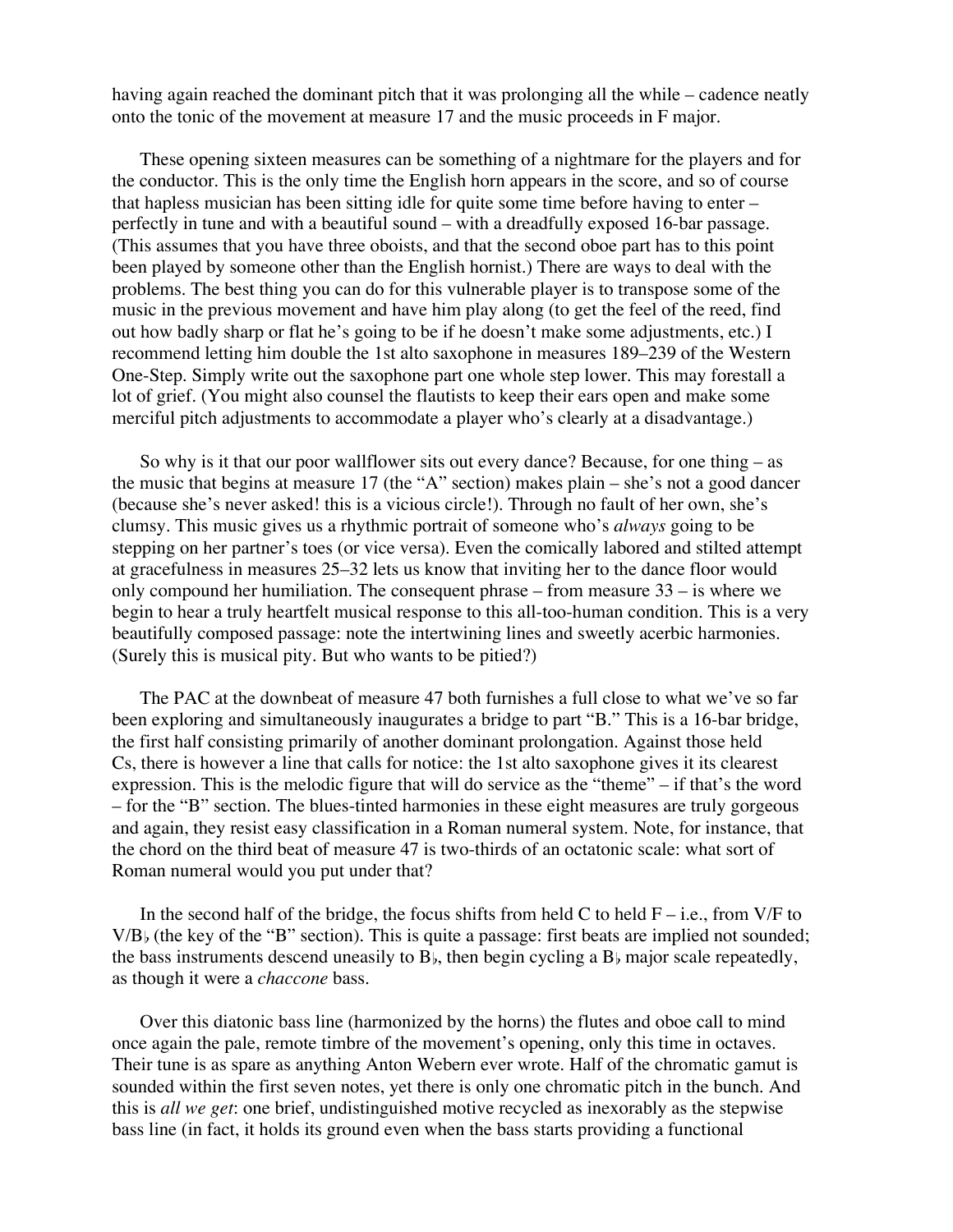foundation beginning at 71). The long F that begins at measure 77 both provides a resting place for this dubious flute/oboe line and brings back the music that introduced this remotesounding passage in the first place (cf. mm. 59–62).

Thus begins a second statement of the oddest music in the *Suite*, beginning at 81, this time in a rather unconvincing canon between solo cornet and lower-voiced instruments. This statement plays itself out exactly as before (I call attention to the chord in m. 94, which includes every note but G in the  $F_{\tau}$  octatonic scale). Surely this stretch of music represents the state of mind of a very lonely individual, who imagines – and laments the fact – that her life *will never change*. Note that this music is never brought to a cadence: measure 98 remains unresolved. Instead, the opening simply returns unheralded.

But this is no mere coda: perhaps "epilogue" is the better word after all, since we have here a synthesis of the prologue's strange atonal music and the harmonized "chaccone bass" from part B. One of the more intriguing aspects of this ending is that the final arrival on  $F$ the tonic key of the movement – sounds for all the world like a half cadence. There are a couple of reasons for this. One is that a prolongation of  $V/B<sub>b</sub>$  keeps recurring between statements of the "prologue," biasing the ear of the listener in that darker direction (F major and  $V/B$  are two quite different things). The other is the role of an irregular German augmented sixth chord that replaces a wished-for dominant of F in measures 117 f. (We are so used to hearing augmented sixth chords cadence on dominant chords that it's hard to hear this one any other way. But there are precedents for using augmented sixth chords this way. One of the most impressive instances known to me is in the seventh measure of the finale of Brahms' Fourth Symphony.) This poor girl will not experience closure for a long, long time (if ever).

The vibraphone's quasi-quartal closing arpeggio is an inspired touch.

I dare to hope that our neglected wallflower will eventually compensate for her adolescent chagrin by earning advanced degrees in philosophy and high-energy physics, by solving Gödel's Theorem, by her appointment as Ambassador to the United Nations (I wouldn't wish the Presidency on her or anyone else), and by winning the Nobel Peace Prize.

#### **Movement 5: Rag**

Surely no finer *finale* to an already masterful suite of dances can be imagined, than the one we are about to explore. It is in this movement that Bennett fulfills a promise made in the introduction to Movement 1. Like that opening movement (as well as the fourth), this *finale* opens with a dominant prolongation – but this one is in the wrong key! The primary key of the movement is  $B_{\flat}$  major: this prolongation belongs to  $E_{\flat}$ . But when the first theme bursts in at measure 17, it does so as if  $B<sub>b</sub>$  had been heard as tonic all along. This is not without precedent in the *Suite*: the very same thing happened in Movement 1 – even involving the same key relationships – at the retransition (mm. 156–66).

From measure 3 of the present movement, it is clear that we're dealing with the prolongation of a dominant eleventh chord in  $E_b$  major (i.e.  $V^{11}/\text{IV}$ ). The rhythm here is a spare sort of invertible counterpoint, with the bass and alto/tenor voices simply trading rhythms at measure 5. A truncated repeat begins with the upbeat to measure 7, with the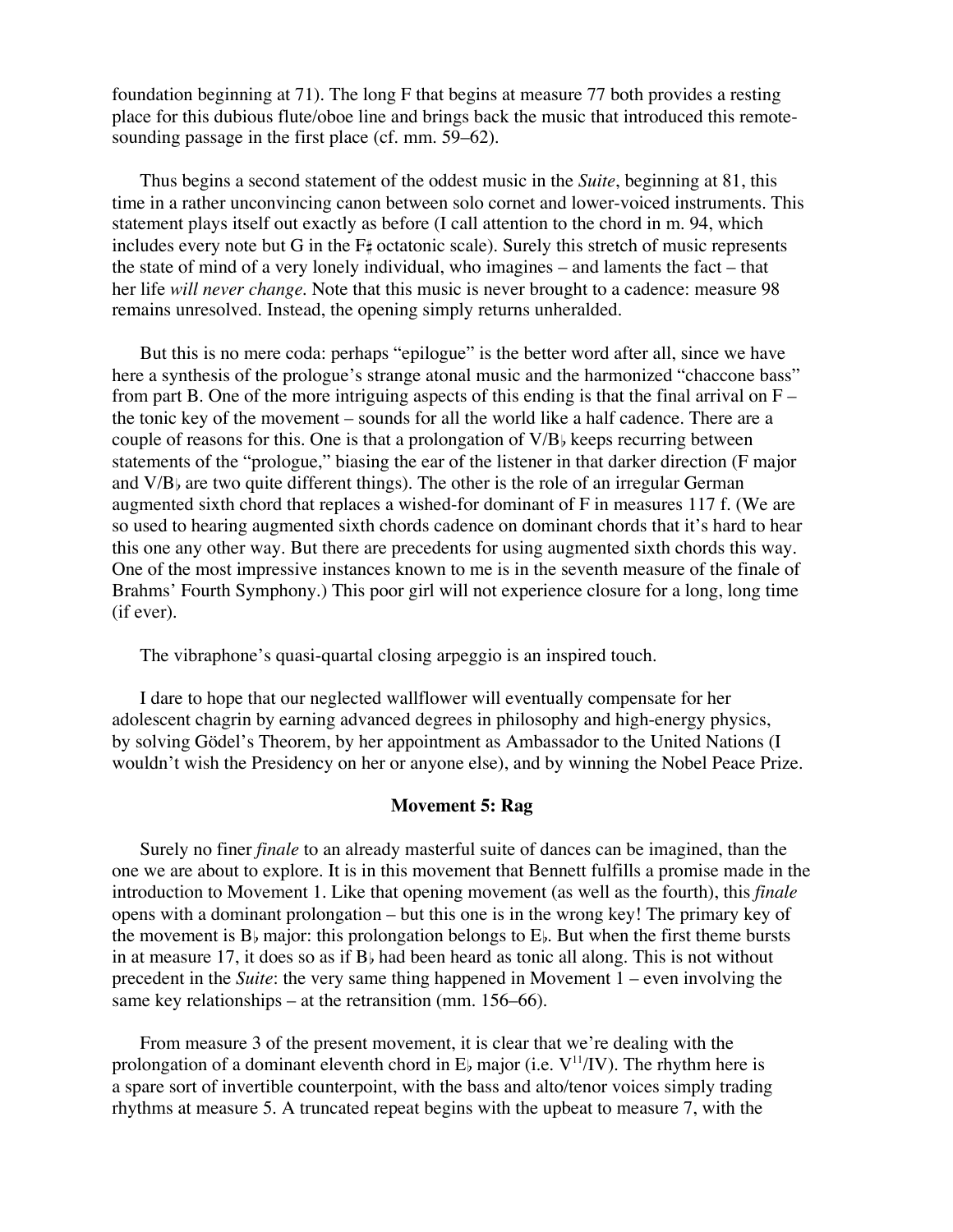sustaining instruments now a minor third lower (they've moved to a different position in the same chord).

The rhythm "squares off" in measure 11 to accommodate the additive figure that will finally carry us to the main theme. This figure begins low in clarinets, both moves upward and acquires a parallel third two bars later, and finally includes the cornets in parallel seventh chords. The crescendo in these six measures must be carefully controlled.

The primary theme – the one that serves this rondo-form movement as its **Refrain** – begins at measure 17 as a rapidly sequenced lower neighbor figure in 3/8 time superimposed on the prevailing duple rhythm (its unadorned pattern is  $D-F-E$ )-C-D-B)-G-C – a kind of whacked-out "Westminster Chimes"). Like the impressive cornet figure that led to it, this part of the theme proceeds in parallel seventh chords. Its first subphrase reaches a half cadence at the last possible moment in measure 19; a bass-instrument response confirms it, and returns it to the tonic on the downbeat of 21. The second subphrase behaves the same way, except for a rhythmic augmentation of the bass-voice response (m. 24).

The next twelve bars (25–36) supply the needed consequent. The form of this consequent phrase is essentially *a b b*, with each of those three subsections occupying four measures. This passage is more nearly rag-like than anything we've heard so far, and the melody is extremely attractive. The bass instruments turn the music immediately toward the subdominant with their  $A_{\flat}$  in measure 25, and the upper voices offer an internal sequence in measures 26 f. (this may be the best feature of this melody). The two "*b*" subsections (29–32 and 33–36) also stand in an internal antecedent-consequent relationship to each other. The first of those subsections ends inconclusively (the  $D\sharp$  in the 2nd flute part in m. 32 is certainly a misprint – that should be a  $\frac{1}{2}$  sign), and the second provides its answer, complete with a strong PAC at bar 35.

The upbeat to measure 37 launches a six-measure bridge, consisting of an attractive two-bar figure sequenced down a perfect fourth in 39 f., and a two-measure unison closing gesture that ends on the dominant pitch. Any time a large ensemble goes to pure unison, the composer is of course focusing our attention on something important. It this case, the highlighted feature is made quite clear by a triplet upsweep to the first of its two notes. And those two notes are an  $E<sub>b</sub>$  and an A (m. 41) – a small collection which, as we've noted earlier, has some significance in this *Suite*. In this case, that tritone bi-chord, having been sounded, begins to *shrink* in a wedge-like fashion, with one line falling chromatically from E<sub>b</sub> while the other rises to meet it (they converge on C). This is presented in a herky-jerky rhythm that once again suggests a momentary superimposition of 3/8 time on the prevailing duple meter.

The "B" section of the movement – **Episode 1** (43–88) – is initially underpinned by a harmonized two-bar *basso ostinato* figure sounded 16 times in all. Its first two statements could be considered introductory, with the real substance of this episode beginning in measure 47. The "theme" of this section begins with a searching, upwardly-aspiring figure, its reach extended gradually from  $A<sub>b</sub>$  to  $B<sub>b</sub>$  to  $D$  – from which it is finally able to sing its mostly falling song, cadencing finally on the tonic (the foregoing description applies to mm. 47–58). At measure 59 we begin an apparent repeat of the twelve measures we've just heard, this time with the melodic line harmonized in thirds. But some adjustments in bar 68 point us in a new direction. Beginning in the following measure, and over the same harmonized bass, the treble voices present a more self-assured, insistent figure in octaves. This part of the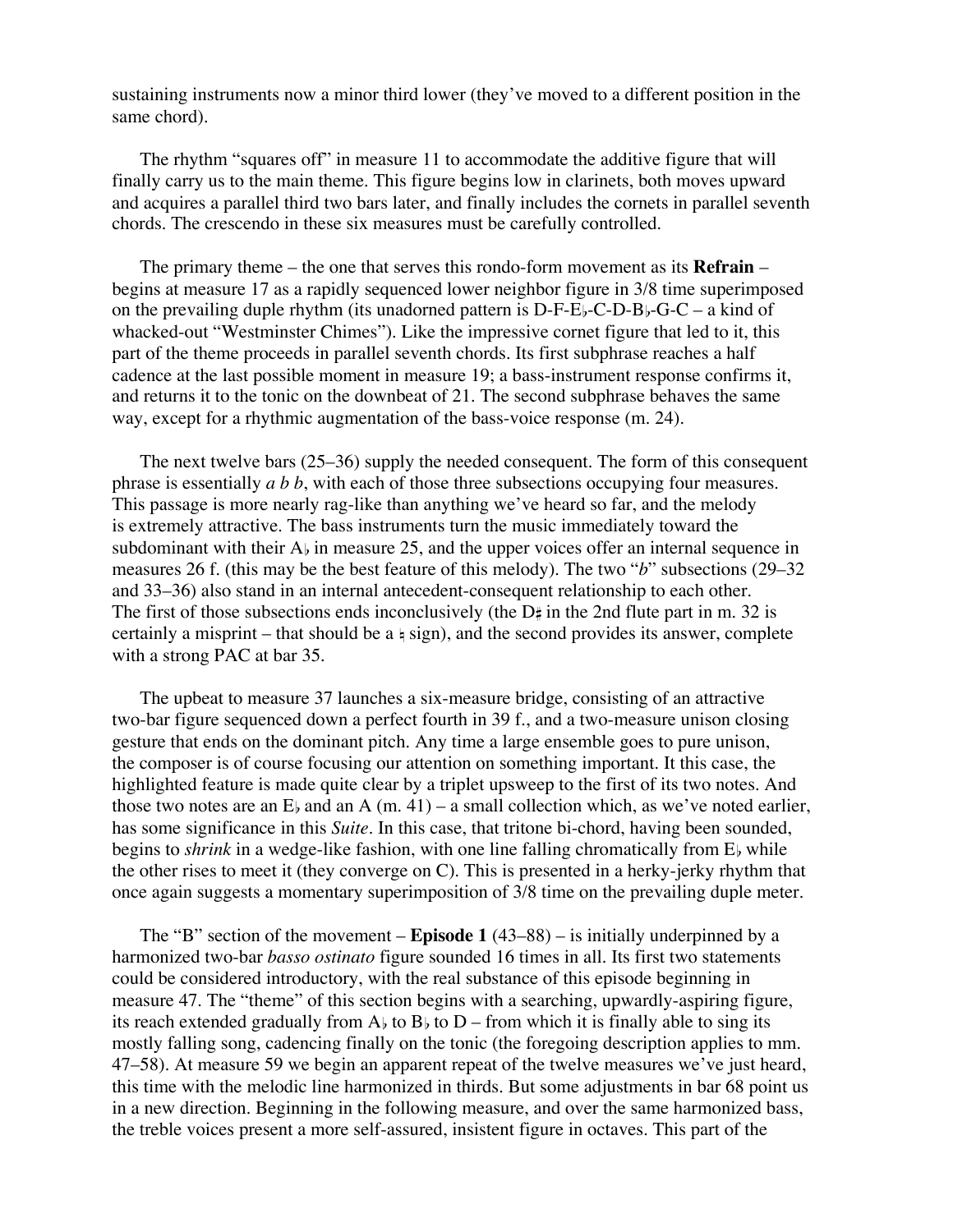theme promises great things; but it is broken off abruptly at bar 75 with yet a third idea. The harmonized bass line gives the game away: the project has changed to a transitional one. This transition (75–88) is one of the more elaborate ones in the entire *Suite*. Its phrasing is  $6 + 4 + 4$ . The 6-bar section is made up of three 2-bar units whose relationship to each other is obvious (note especially the dense chromaticism of the harmonized bass – this is some of the most dissonant music in the *Suite*). The first of the four-measure subphrases (81–84) amounts to the quoting of a familiar schoolyard taunt over a chromatic harmonized bass now moved to off-beats. In the following four measures, the bass line moves upward chromatically against both the intense chromaticism of its own harmonization and the held (and elaborated) Ds of instruments who sustain them *versus* instruments that insist on them with the same rhythm of the bass line. Were it not for the final few notes of the bass line itself, this music might very well cadence in G minor.

Of course, it doesn't. Instead, an emphatic  $B_{\flat}$  major triad on the downbeat of measure 89 inaugurates the first return of the **Refrain**. For its first 12 bars (89–100) it is structurally identical to the music in measures 17–28 (but the elaborations are quite wonderful, and the *fortissimo* called for here will be most effective if *mezzo-forte* was maintained before!). The continuation from bar 101, however, represents quite an advance on that earlier statement. Instead of the music's being allowed to go its former way, the composer brings back the 3/8 time first phrase and extends it all the way to a closing that begins in 105. And this closing is no simple affair either. If an "average" composer were writing it, we would probably expect something like measures  $105-106 + 111-112$  (try singing it, and you'll see what I mean). Instead, we get a four-bar insert in which the 3/8 head motive is stretched to the breaking point, over a dangerously sustained version of its rhythm in most of the other instruments, with a few finally capitulating to the lower-neighbor figure from the second half of 109 (the danger alluded to is in clean ensemble performance – this is a difficult passage to "feel"). Dark harmonies – including a Neapolitan chord and an irregular German augmented sixth – deliver the music to a powerful cadence and a hammered ending (111 f.)

The movement could end here, and we'd have a perfectly satisfactory ABA-form composition. The reason it doesn't is that it's the finale to a dance suite in the grand tradition, and a more impressive summary movement is called for. Bennett has a full-fledged rondo in view. And his most stunning compositional surprise is still up his sleeve.

The onset of " $C$ " – or **Episode 2** – at 113 sounds for all the world like the beginning of a Trio. We are in  $E<sub>b</sub>$  major, and the two-voiced theme's essential lyricism fits that warmer key perfectly. The harmonic rhythm has become utterly regular, and the bass line is almost simplistically functional. The form of this episode is *a b a*. The phrasing of *a* (mm. 113–28) is classical:  $4 + 4 + 8$ . The D<sub>bs</sub> at the end of the second four-bar subphrase (mm. 119 f.) point the music momentarily toward the subdominant; otherwise, this passage is entirely innocent of chromaticism. A very quiet, unison fillip in clarinets (127 f.) propels the music into its *b* section.

The *b* section exhibits the same sort of harmonic regularity as the previous 16 measures, and sports the most Gershwin-esque tune of the *Suite*. The counterpoint in this passage is of the "familiar" or "chorale" type, with all participants engaged equally in the attractive syncopations that lend this music much of its charm. There's a little more chromaticism to reckon with here: it appears in measures 139–41 in the form of three irregular French augmented sixth chords. The music quickly returns to its former repose, but its easy 16-bar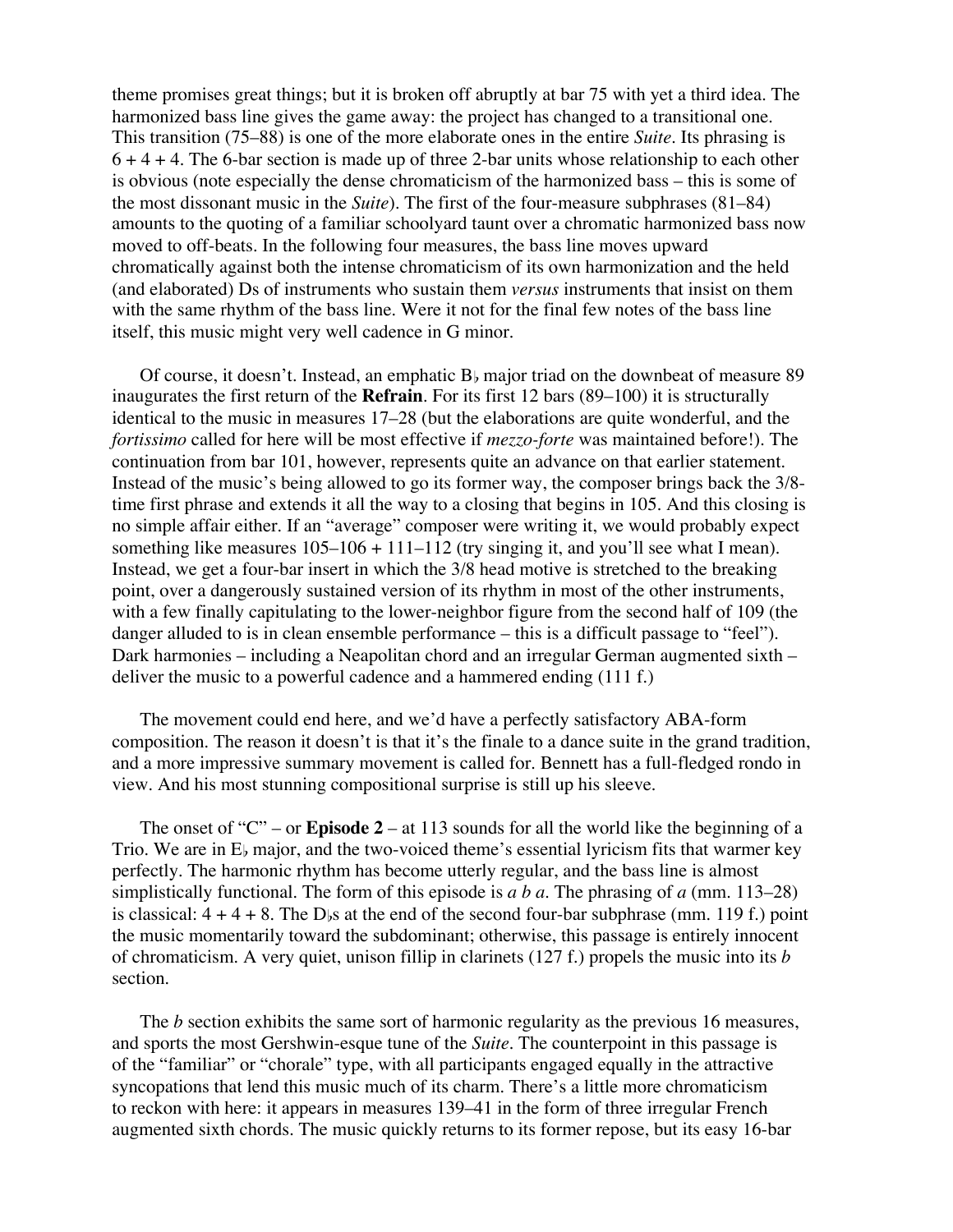course is broken into with an anticipation of *a* at 143 (this actually has the effect of *extending* the *b* section by two additional measures).

A second statement of *a* begins at 147, with the orchestra bells furnishing a touch of additional brightness. There is absolutely *nothing* in bars 147–54 that hints at what's about to happen in 155! This sudden harmonic swerve has an enharmonic common-tone pivot: the D<sub>b</sub> that formerly turned the music toward the subdominant is here re-spelled as a  $C_{\mu}^*$  – the 3rd of the tonic chord of A major. And what we are hearing is the ultimate fulfillment of a promise the composer made in the last half-beat of the eleventh measure of Movement 1! This must surely be one of the most gorgeous, most unforgettable moments in all of the wind band literature. And the return to  $E<sub>b</sub>$  at measure 161 – which corresponds structurally to the phrase elision at 143, discussed above – is almost as breathtaking. Do notice that *all* of this takes place at a very quiet dynamic level: this is music that argues its case in dimensions more artful than sheer decibels.

An attractive 16-bar retransition begins at that return to  $E_{\rm b}$ , with the baritone horn singing a sweet, sequenced and reiterated descent in half notes. When the music returns to  $B<sub>b</sub>$  major in 169, however, it becomes clear that the composer's intent was to invoke something like the chiming of the hour, and the cornets' harmonized and accented version of the baritone line recall (in spirit, at least) the outline of the Refrain's opening phrase (discussed above, and likened to clock chimes). The accumulation of energy throughout this retransition is handled beautifully. It begins with the rhythmic figure in bass instruments in  $165 - a$ breaking up of the tonic pedal. When that pedal moves to  $B_{\flat}$ , its rhythmic elaboration is immediately apparent, and this fragmentation of the pedal is grown into a pair of quotations expertly wedded to each other (compare the bass line in 173–176 to the flute/oboe line in 129 ff., and its ending to m. 20).

The music that begins at 177 is far more than the mere return of the **Refrain** necessary to fulfill rondo-form expectations. The juxtaposition of three formerly independent musical ideas is absolutely extraordinary. The upper woodwinds and brasses give us a statement of the Refrain virtually identical to the one heard in 89–112. But this is *over* a bass line that continues to represent the *b* section of Episode 2, and *against* the tolling of the cornets' "bells," now in the trombones. This ending is a *tour de force*, one of the finest known to me.

It remains only for me to say a few words about the performance of this movement. Just as in my treatment of earlier movements, I *urge* faithful adherence to all of the composer's dynamic and articulation markings. This means, for instance, that the woodwinds and solo trumpet that begin the movement must begin *forte* with a *single accent* (no accent on the long note, as I have so often heard) and a carefully regulated diminuendo to *piano* exactly at the downbeat of bar 3. Everything must be kept quiet for the eight measures, with the single exception of a brief rising-up of the same instruments that opened the movement (this time *mezzo-forte* followed by a *plunging* diminuendo to an almost immediate *piano*). From the time the crescendo begins in the second half of bar 10 until its culmination in *fortissimo* at the downbeat of 17, every moment of it must be regulated *precisely* in order for it to have its intended effect. From the evidence I see at the point where the cornets enter, the ensemble should only have reached *mezzo-piano* in measure 14! Have you ever heard this passage played that way?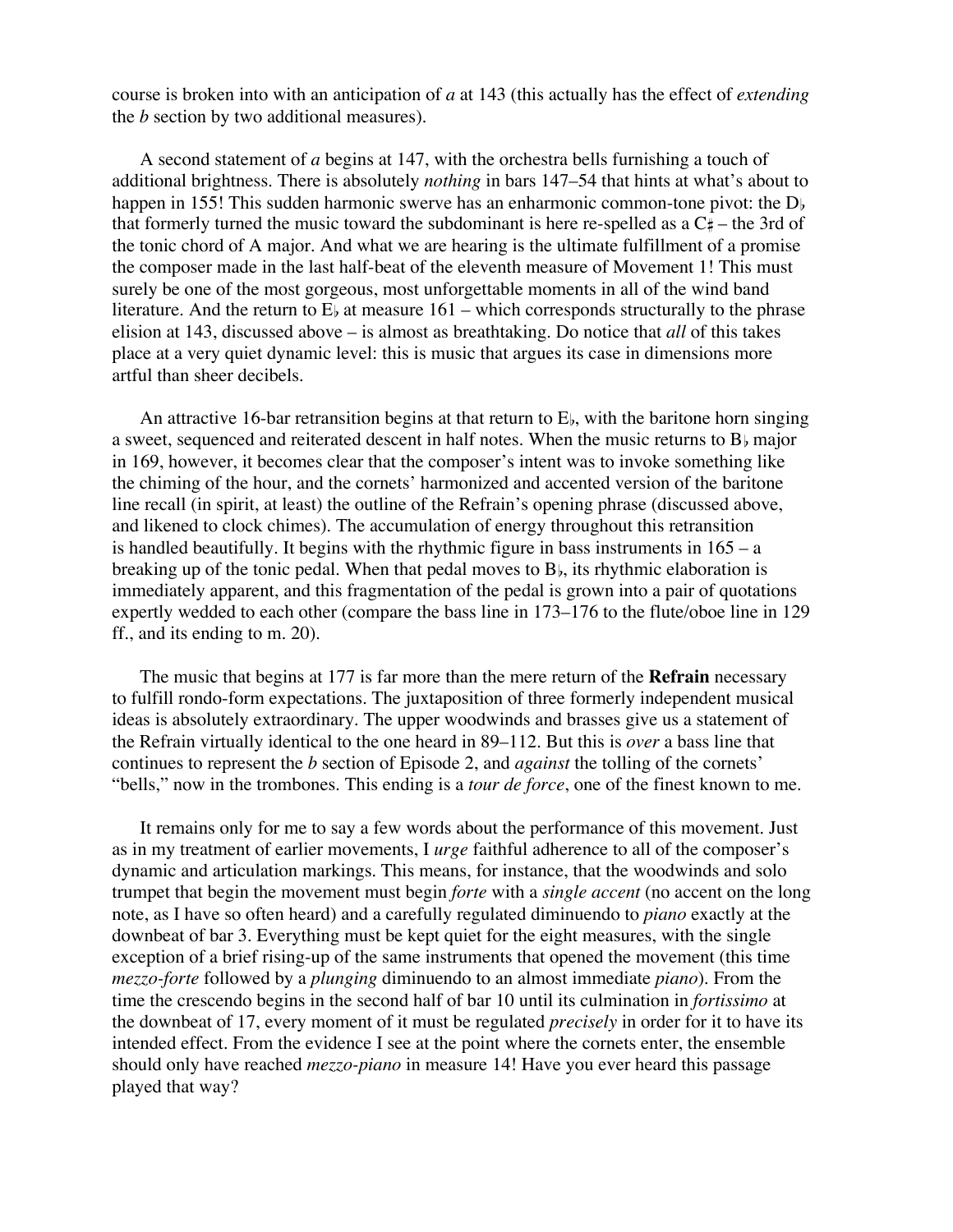Note that the music *immediately* returns to the *mezzo-piano* level as the Refrain begins. And it must be held there, even through the bass instruments' rhythmic answers in 20 and 24, all the way to the consequent phrase which rises (*only*) to *mezzo-forte* on the second half-beat of measure 25. The only time we re-visit *forte* territory in this first thematic area is at the unison figure that begins with the upbeat to  $41 - a$  figure which, as I pointed out earlier, has special significance (and therefore merits *forte*!).

Since Bennett was very careful with his articulation markings, I wonder if we have not become accustomed to hearing him grossly misrepresented in the first four measures of the bridge (37–40)? As they say, the "traditional" way of performing a Beethoven symphony has a lot to do with the last bad performance you heard of it. There's nothing at all in the score to suggest that the lower voices in 37 ff. (saxophones, lower cornets, trumpets, horns, trombones) should play their line *marcato*. So why do we do it? I suggest we may want to explore the alternative – we might be surprised at its effectiveness.

The first episode (43 ff.) is immediately *mezzo-piano*, with each of the long notes in the harmonized *basso ostinato* diminishing noticeably. The instruments that play that reiterated figure must be held to that softer dynamic even against the thematic instruments' *mezzo-forte* in 47 ff. The same applies to the second statement (59 ff.) which must not be played *louder* than the first statement on account of the *divisi*. And check this out: the section from bar 69 on is *still* to be played at that *mp-mf* level! Moreover, and most challenging of all, the long crescendo from measure 75 must increase *imperceptibly* to its *fortissimo* culmination fourteen measures later!

I'm not sure I've ever heard the first three measures of the closing (105 ff.) played as written. The first note in 105 *must not be accented* – it simply resolves the vigorous line that leads to it. The repeat of that bar – measure 106 – must be played the same way, and measure 107 must likewise begin with an unaccented note.

The harmonized cornet line beginning at 113 cannot possibly be played *legato* enough! But the players might make a pretty good stab at it if they're asked to play it under two fourbar slurs and an eight-bar slur. Then, ask them to play it again, this time lightly touching the teeth with the tongue at the articulation points without changing *anything else* about the way they played it the first time. It also cannot be played *sweetly* enough. Perhaps they should be reminded of how it felt the first time they fell in love. The  $E<sub>b</sub>$  and 1st  $B<sub>b</sub>$  clarinet lines cannot possibly be played softly enough! (The biggest challenge is the B $\flat$  clarinet's written high C – especially the beginning of it, *sans accent*.) Do ask the players to use the crescendo in 116 to get them safely to the higher note, and insist that they drop back to their former dynamic once they've left it; so also for measure 120.

The graceful clarinet figure in 127 f. should begin at an almost inaudible level and gradually blossom into *piano* at 129. The flute/oboe line from that point must be as *tenuto* as possible. And the breathing places are not arbitrary: in order to preserve the classical phrasing of the line, the breaths must be taken after the tied  $E_{\rm b}$  in 133 and after the tied  $E_{\rm b}$ in 137. And when I talk about breaths here, I *do not* mean that the oboist should inhale: he should simply let the line drop, in order to accommodate the breaths that the flautist *must* take at those two points. (A breath in 141 is impermissible.)